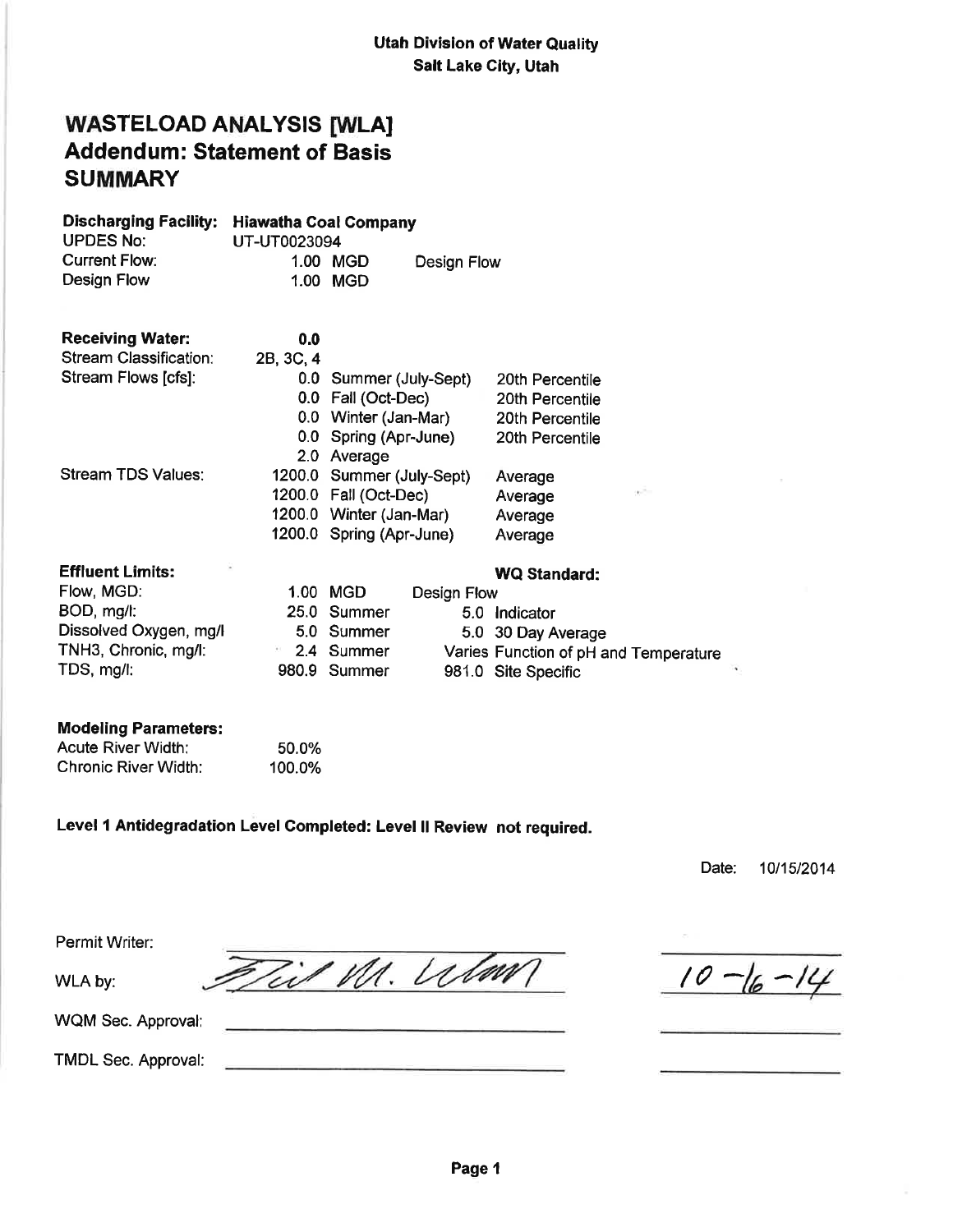#### WASTELOAD ANALYSIS [WLA] Addendum: Statement of Basis

| 15-Oct-141 |
|------------|
| 4:00 PM    |

| <b>Facilities:</b>     | <b>Hiawatha Coal Company</b> |
|------------------------|------------------------------|
| <b>Discharging to:</b> | 0.0                          |

#### UPDES No: UT-UT0023094

#### l. lntroduction

Wasteload analyses are performed to determine point source effluent limitations necessary to maintain designated benefícial uses by evaluating projected effects of discharge concentrations on in-stream water quality. The wasteload analysis also takes into account downstream designated uses [R317-2-8, UAC]. Projected concentrations are compared to numeric water quality standards to determine acceptability. The anti-degradation policy and procedures are also considered. The primary in-stream parameters of concern may include metals (as a function of hardness), total dissolved solids (TDS), total residual chlorine (TRC), un-ionized ammonia (as a function of pH and temperature, measured and evaluated interms of total ammonia), and dissolved oxygen.

Mathematical water quality modeling is employed to determine stream quality response to point source discharges. Models aid in the effort of anticipating stream quality at future effluent flows at critical environmental conditions (e.9., low stream flow, high temperature, high pH, etc).

The numeric criteria in this wasteload analysis may always be modified by narrative criteria and other conditions determined by staff of the Division of Water Quality.

#### ll. Receiving Water and Stream Glassification

Antidegradation Review 28,3C,4 Level I review completed. Level II review not required.

#### lll. Numeric Stream Standards for Protection of Aquatic Wildlife

| Total Ammonia (TNH3)                                                      | Varies as a function of Temperature and<br>pH Rebound. See Water Quality Standards |
|---------------------------------------------------------------------------|------------------------------------------------------------------------------------|
| <b>Chronic Total Residual Chlorine (TRC)</b><br>$\langle \vec{q} \rangle$ | 0.011 mg/l (4 Day Average)<br>0.019 mg/l (1 Hour Average)                          |
| Chronic Dissolved Oxygen (DO)                                             | 5.00 mg/l (30 Day Average)<br>N/A mg/l (7Day Average)<br>3.00 mg/l (1 Day Average  |
| Maximum Total Dissolved Solids                                            | 981.0<br>ma/l                                                                      |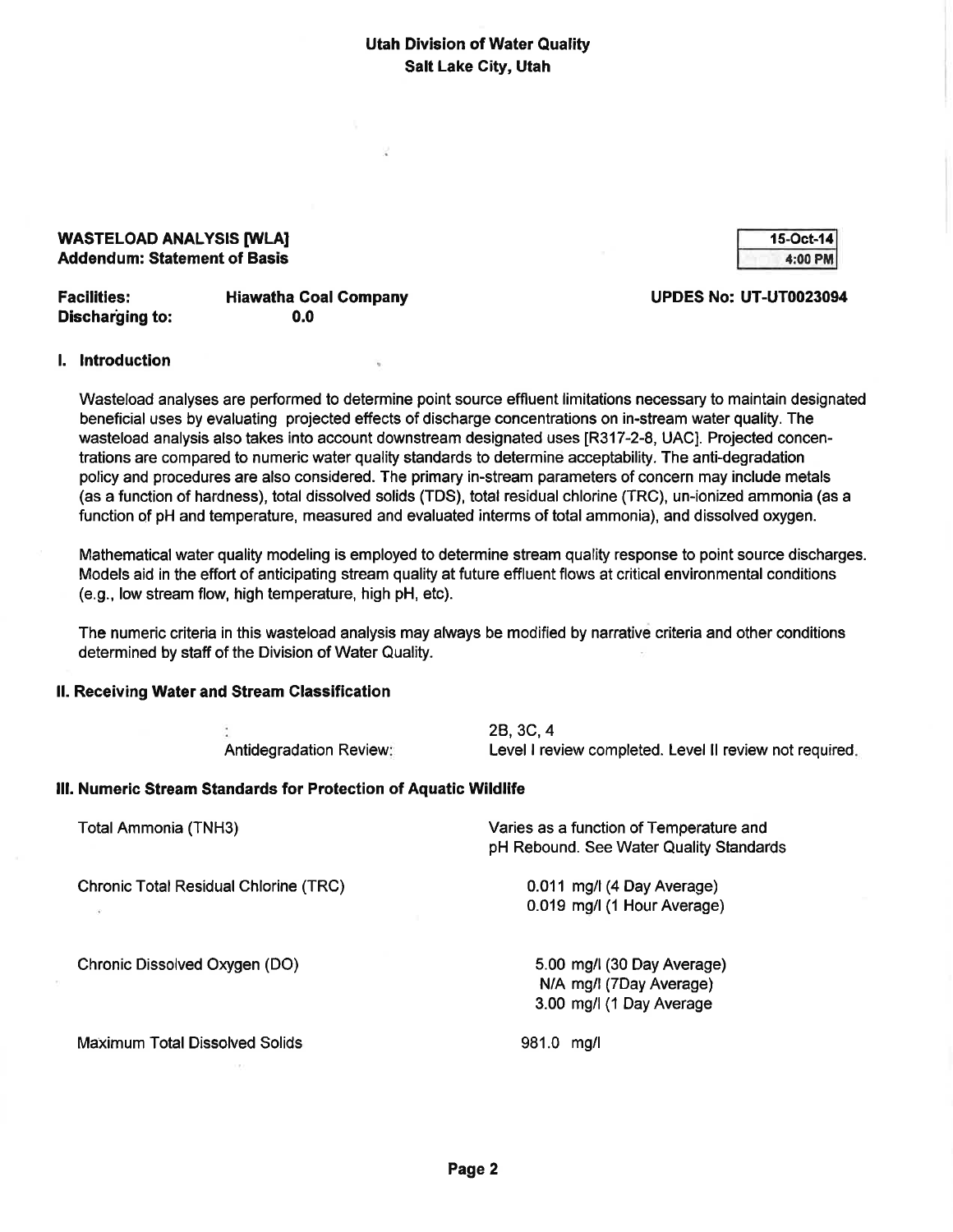### Acute and Chronic Heavy Metals (Dissolved)

|                  | 4 Day Average (Chronic) Standard | 1 Hour Average (Acute) Standard |                      |      |                 |
|------------------|----------------------------------|---------------------------------|----------------------|------|-----------------|
| <b>Parameter</b> | <b>Concentration</b>             | Load*                           | <b>Concentration</b> |      | Load*           |
| Aluminum         | 87.00 ug/l**                     | $0.725$ lbs/day                 | 750.00               | ug/l | $6.254$ lbs/day |
| Arsenic          | 190.00 ug/l                      | $1.584$ lbs/day                 | 340.00               | ug/l | $2.835$ lbs/day |
| Cadmium          | $0.61$ ug/                       | $0.005$ lbs/day                 | 6.52                 | ug/l | $0.054$ lbs/day |
| Chromium III     | 211.92 ug/l                      | $1.767$ lbs/day                 | 4433.71              | ug/l | 36.970 lbs/day  |
| ChromiumVI       | 11.00 ug/l                       | 0.092 lbs/day                   | 16.00                | ug/l | $0.133$ lbs/day |
| Copper           | $23.85 \text{ u}g/1$             | $0.199$ lbs/day                 | 39.41                | ug/l | $0.329$ lbs/day |
| Iron             |                                  |                                 | 1000.00              | ug/l | 8.338 lbs/day   |
| Lead             | 12.88 ug/l                       | $0.107$ lbs/day                 | 330.60               | ug/l | 2.757 lbs/day   |
| Mercury          | $0.0120$ ug/l                    | $0.000$ lbs/day                 | 2.40                 | ug/l | $0.020$ lbs/day |
| <b>Nickel</b>    | $132.13$ ug/l                    | $1.102$ lbs/day                 | 1188.44              | ug/l | 9.910 lbs/day   |
| Selenium         | 4.60 $\mu$ g/l                   | $0.038$ lbs/day                 | 20.00                | ug/l | $0.167$ lbs/day |
| Silver           | $N/A$ ug/ $\overline{I}$         | N/A lbs/day                     | 25.04                | ug/l | $0.209$ lbs/day |
| Zinc             | 303.93 ug/l                      | $2.534$ lbs/day                 | 303.93               | ug/l | $2.534$ lbs/day |
|                  | * Allowed below discharge        |                                 |                      |      |                 |

\*\*Chronic Aluminum standard applies only to waters with a pH < 7.0 and a Hardness < 50 mg/l as CaCO3

Metals Standards Based upon a Hardness of 300 mg/l as CaCO3

## Organics [Pesticides]

|                   | 4 Day Average (Chronic) Standard |      | 1 Hour Average (Acute) Standard |                 |                      |      |                 |
|-------------------|----------------------------------|------|---------------------------------|-----------------|----------------------|------|-----------------|
| <b>Parameter</b>  | <b>Concentration</b>             |      |                                 | Load*           | <b>Concentration</b> |      | Load*           |
| Aldrin            |                                  |      |                                 |                 | 1.500                | ug/l | $0.013$ lbs/day |
| Chlordane         | $0.004$ ug/l                     |      |                                 | $0.036$ lbs/day | 1.200                | ug/l | $0.010$ lbs/day |
| DDT, DDE          | 0.001                            | ug/l |                                 | $0.008$ lbs/day | 0.550                | ug/l | $0.005$ lbs/day |
| <b>Dieldrin</b>   | 0.002                            | ug/l |                                 | $0.016$ lbs/day | 1.250                | ug/l | 0.010 lbs/day   |
| Endosulfan        | 0.056                            | ug/l |                                 | $0.467$ lbs/day | 0.110                | ug/l | $0.001$ lbs/day |
| Endrin            | $0.002$ ug/l                     |      |                                 | $0.019$ lbs/day | 0.090                | ug/l | $0.001$ lbs/day |
| Guthion           |                                  |      |                                 |                 | 0.010                | ug/l | 0.000 lbs/day   |
| Heptachlor        | $0.004$ ug/l                     |      |                                 | $0.032$ lbs/day | 0.260                | ug/l | $0.002$ lbs/day |
| Lindane           | $0.080$ ug/l                     |      |                                 | $0.667$ lbs/day | 1.000                | ug/l | $0.008$ lbs/day |
| Methoxychlor      |                                  |      |                                 |                 | 0.030                | ug/l | $0.000$ lbs/day |
| <b>Mirex</b>      |                                  |      |                                 |                 | 0.010                | ug/l | $0.000$ lbs/day |
| Parathion         |                                  |      |                                 |                 | 0.040                | ug/l | 0.000 lbs/day   |
| PCB's             | $0.014$ ug/l                     |      |                                 | $0.117$ lbs/day | 2.000                | ug/l | 0.017 lbs/day   |
| Pentachlorophenol | 13.00 ug/l                       |      | 108.468 lbs/day                 |                 | 20,000               | ug/l | $0.167$ lbs/day |
| Toxephene         | $0.0002$ ug/l                    |      |                                 | $0.002$ lbs/dav | 0.7300               | ug/l | $0.006$ lbs/day |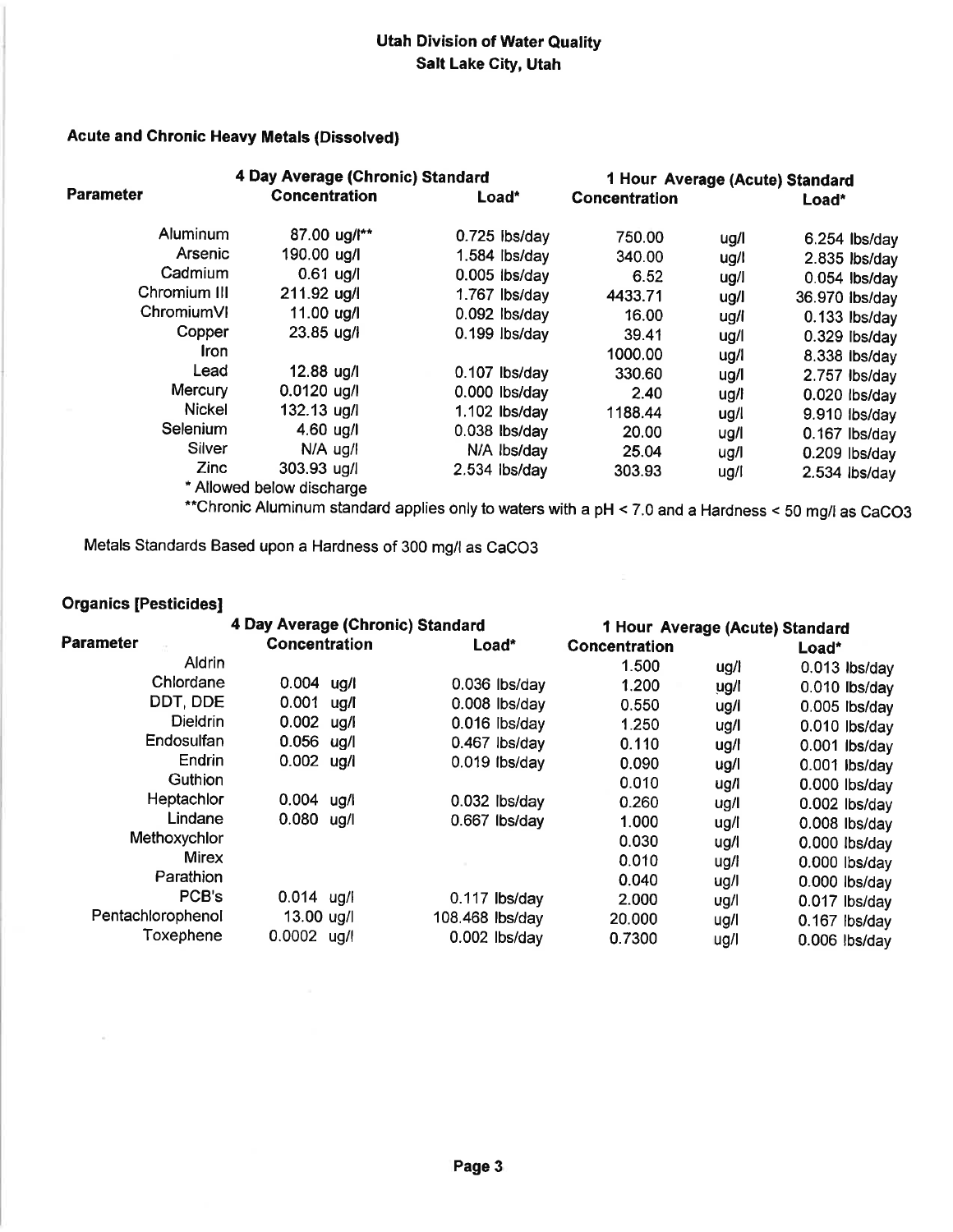## lV. Numeric \$tream Standards for Protection of Agriculture

|                | 4 Day Average (Chronic) Standard |       | 1 Hour Average (Acute) Standard |               |
|----------------|----------------------------------|-------|---------------------------------|---------------|
|                | <b>Concentration</b>             | Load* | <b>Concentration</b>            | Load*         |
| <b>Arsenic</b> |                                  |       | $100.0 \text{ u}g/l$            | lbs/day       |
| <b>Boron</b>   |                                  |       | 750.0 ug/l                      | Ibs/day       |
| Cadmium        |                                  |       | $10.0$ ug/l                     | 0.04 lbs/day  |
| Chromium       |                                  |       | 100.0 ug/l                      | lbs/day       |
| Copper         |                                  |       | 200.0 ug/l                      | lbs/day       |
| Lead           |                                  |       | 100.0 ug/l                      | lbs/day       |
| Selenium       |                                  |       | 50.0 ug/l                       | lbs/day       |
| TDS, Summer    |                                  |       | 981.0 mg/l                      | 4.09 tons/day |

## V. Numeric Stream Standards for Protection of Human Health (Glass lC Waters)

|                                 | 4 Day Average (Chronic) Standard | 1 Hour Average (Acute) Standard |                                    |         |  |
|---------------------------------|----------------------------------|---------------------------------|------------------------------------|---------|--|
| <b>Metals</b>                   | <b>Concentration</b>             | Load*                           | <b>Concentration</b>               | Load*   |  |
| Arsenic                         |                                  |                                 | ug/l                               | lbs/day |  |
| Barium                          |                                  |                                 | ug/l                               | lbs/day |  |
| Cadmium                         |                                  |                                 | ug/l                               | lbs/day |  |
| Chromium                        |                                  |                                 | ug/l                               | lbs/day |  |
| Lead                            |                                  |                                 | ug/l                               | lbs/day |  |
| Mercury                         |                                  |                                 | ug/l                               | ibs/day |  |
| Selenium                        |                                  |                                 | ug/l                               | lbs/day |  |
| Silver                          |                                  |                                 | ug/l                               | lbs/day |  |
| Fluoride (3)                    |                                  |                                 | ug/l                               | lbs/day |  |
| to                              |                                  |                                 | ug/l                               | lbs/day |  |
| Nitrates as N                   |                                  |                                 | ug/l                               | lbs/day |  |
| <b>Chlorophenoxy Herbicides</b> |                                  |                                 |                                    |         |  |
| $2,4-D$                         |                                  |                                 | ug/l                               | lbs/day |  |
| $2,4,5-TP$                      |                                  |                                 | ug/l                               | lbs/day |  |
| Endrin                          |                                  |                                 | ug/l<br>$\mathcal{L}_{\text{max}}$ | lbs/day |  |
| ocyclohexane (Lindane)          |                                  |                                 | ug/l                               | lbs/day |  |
| Methoxychlor                    |                                  |                                 | ug/l                               | lbs/day |  |
| Toxaphene                       |                                  |                                 | ug/l                               | lbs/day |  |

# VI. Numeric Stream Standards the Protection of Human Health from Water & Fish Consumption [Toxics]

|                        | Maximum Conc., ug/l - Acute Standards       |         |                                      |                    |                 |  |  |
|------------------------|---------------------------------------------|---------|--------------------------------------|--------------------|-----------------|--|--|
|                        | <b>Class 1C</b>                             |         |                                      | Class 3A, 3B       |                 |  |  |
| <b>Toxic Organics</b>  | [2 Liters/Day for 70 Kg Person over 70 Yr.] |         | [6.5 g for 70 Kg Person over 70 Yr.] |                    |                 |  |  |
| Acenaphthene           | ug/l                                        | lbs/day | 2700.0 ug/l                          |                    | $22.53$ lbs/day |  |  |
| Acrolein               | ug/l                                        | lbs/day | 780.0 ug/l                           |                    | 6.51 lbs/day    |  |  |
| Acrylonitrile          | ug/l                                        | lbs/day |                                      | $0.7$ ug/l         | $0.01$ lbs/day  |  |  |
| <b>Benzene</b>         | ug/l                                        | lbs/day | 71.0 ug/l                            |                    | $0.59$ lbs/day  |  |  |
| Benzidine              | ug/l                                        | lbs/day |                                      | $0.0 \text{ u}g/l$ | 0.00 lbs/day    |  |  |
| Carbon tetrachloride   | ug/l                                        | ibs/day |                                      | 4.4 $\mu$ g/l      | $0.04$ lbs/day  |  |  |
| Chlorobenzene          | ug/l                                        | lbs/day | 21000.0 ug/l                         |                    | 175.22 lbs/day  |  |  |
| 1,2,4-Trichlorobenzene |                                             |         |                                      |                    |                 |  |  |
| Hexachlorobenzene      | ug/l                                        | lbs/day |                                      | $0.0$ ug/l         | $0.00$ lbs/day  |  |  |
| 1,2-Dichloroethane     | ug/l                                        | lbs/day | 99.0 ug/l                            |                    | $0.83$ lbs/day  |  |  |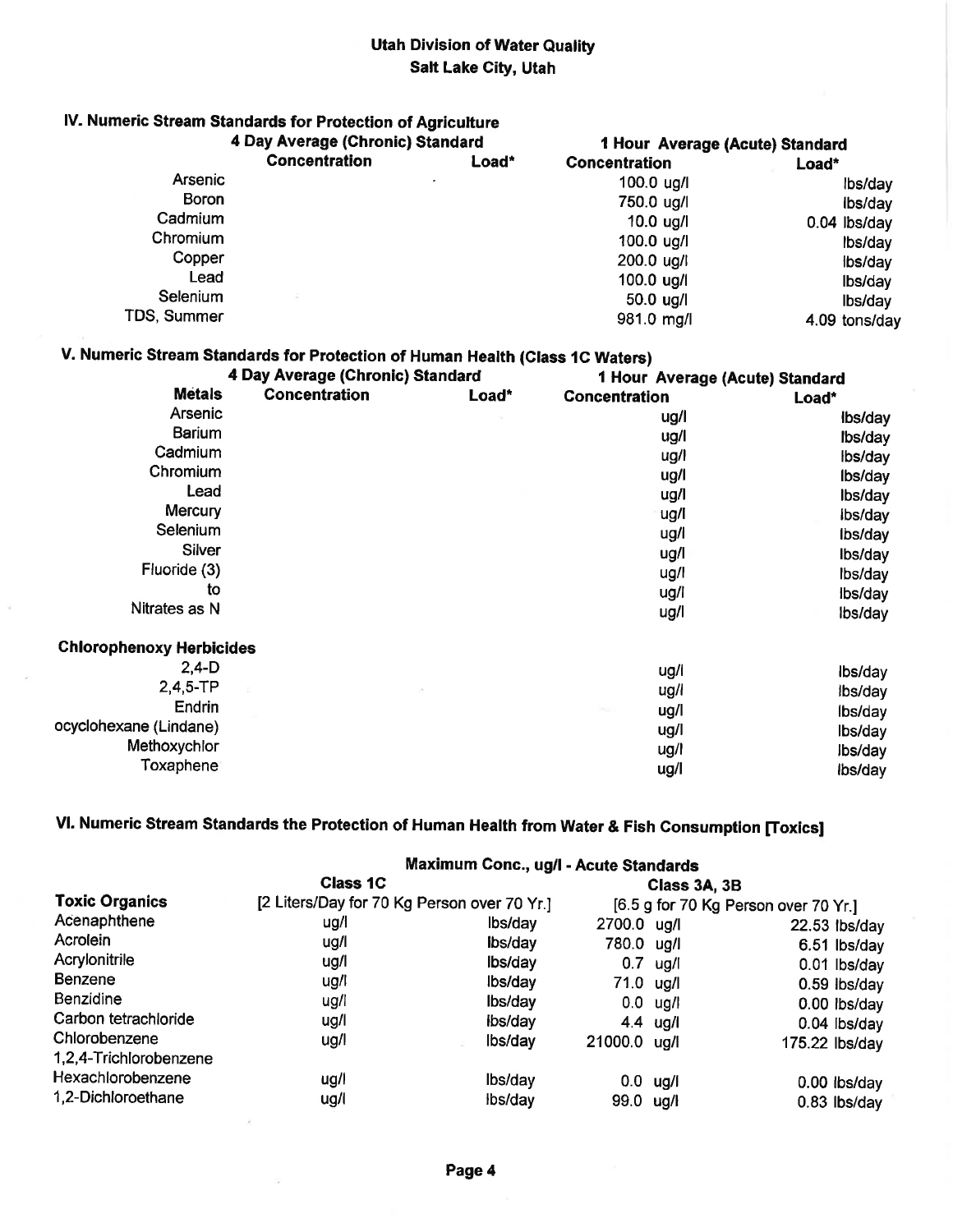| 1,1,1-Trichloroethane        |      |         |              |            |                 |
|------------------------------|------|---------|--------------|------------|-----------------|
| Hexachloroethane             | ug/l | lbs/day |              | 8.9 ug/l   | 0.07 lbs/day    |
| 1,1-Dichloroethane           |      |         |              |            |                 |
| 1,1,2-Trichloroethane        | ug/l | Ibs/day | 42.0 ug/l    |            | $0.35$ lbs/day  |
| 1,1,2,2-Tetrachloroethar     | ug/l | lbs/day | 11.0 ug/l    |            | 0.09 lbs/day    |
| Chloroethane                 |      |         | 0.0          | ug/l       | 0.00 lbs/day    |
| Bis(2-chloroethyl) ether     | ug/l | lbs/day | 1.4          | ug/l       | 0.01 lbs/day    |
| 2-Chloroethyl vinyl ether    | ug/l | lbs/day | 0.0          | ug/l       | 0.00 lbs/day    |
| 2-Chloronaphthalene          | ug/l | lbs/day | 4300.0       | ug/l       | 35.88 lbs/day   |
| 2,4,6-Trichlorophenol        | ug/l | lbs/day | 6.5          | ug/l       | $0.05$ lbs/day  |
| p-Chloro-m-cresol            |      |         | 0.0          | ug/l       | 0.00 lbs/day    |
| Chloroform (HM)              | ug/l | lbs/day | 470.0        | ug/l       | 3.92 lbs/day    |
| 2-Chlorophenol               | ug/l | ibs/day | 400.0        | ug/l       | 3.34 lbs/day    |
| 1,2-Dichlorobenzene          | ug/l | lbs/day | 17000.0 ug/l |            | 141.84 lbs/day  |
| 1,3-Dichlorobenzene          | ug/l | lbs/day | 2600.0 ug/l  |            | 21.69 lbs/day   |
| 1,4-Dichlorobenzene          | ug/l | lbs/day | 2600.0 ug/l  |            | 21.69 lbs/day   |
| 3,3'-Dichlorobenzidine       | ug/l | Ibs/day | 0.1          | ug/l       | 0.00 lbs/day    |
| 1,1-Dichloroethylene         | ug/l | lbs/day |              | 3.2 ug/l   | 0.03 lbs/day    |
| 1,2-trans-Dichloroethyle     | ug/l | lbs/day |              | $0.0$ ug/l | 0.00 lbs/day    |
| 2,4-Dichlorophenol           | ug/l | lbs/day | 790.0 ug/l   |            | 6.59 lbs/day    |
| 1,2-Dichloropropane          | ug/l | lbs/day | 39.0 ug/l    |            | 0.33 lbs/day    |
| 1,3-Dichloropropylene        | ug/l | lbs/day | 1700.0 ug/l  |            | 14.18 lbs/day   |
| 2,4-Dimethylphenol           | ug/l | Ibs/day | 2300.0       | ug/l       | 19.19 lbs/day   |
| 2,4-Dinitrotoluene           | ug/l | lbs/day | 9.1          | ug/l       | $0.08$ lbs/day  |
| 2,6-Dinitrotoluene           | ug/l | lbs/day | 0.0          | ug/l       | 0.00 lbs/day    |
| 1,2-Diphenylhydrazine        | ug/l | lbs/day | 0.5          | ug/l       | 0.00 lbs/day    |
| Ethylbenzene                 | ug/l | lbs/day | 29000.0      | ug/l       | 241.97 lbs/day  |
| Fluoranthene                 | ug/l | lbs/day | 370.0 ug/l   |            | 3.09 lbs/day    |
| 4-Chlorophenyl phenyl ether  |      |         |              |            |                 |
| 4-Bromophenyl phenyl ether   |      |         |              |            |                 |
| Bis(2-chloroisopropyl) e     | ug/l | lbs/day | 170000.0     | ug/l       | 1418.43 lbs/day |
| Bis(2-chloroethoxy) met      | ug/l | lbs/day | 0.0          | ug/l       | $0.00$ lbs/day  |
| Methylene chloride (HM       | ug/l | Ibs/day | 1600.0       | ug/l       | 13.35 lbs/day   |
| Methyl chloride (HM)         | ug/l | lbs/day | 0.0          | ug/l       | 0.00 lbs/day    |
| Methyl bromide (HM)          | ug/l | lbs/day | $0.0$ ug/l   |            | 0.00 lbs/day    |
| Bromoform (HM)               | ug/l | lbs/day | 360.0 ug/l   |            | 3.00 lbs/day    |
| <b>Dichlorobromomethaner</b> | ug/l | lbs/day | 22.0 ug/l    |            | $0.18$ lbs/day  |
| Chlorodibromomethane         | ug/l | lbs/day | 34.0 ug/l    |            | 0.28 lbs/day    |
| Hexachlorobutadiene(c)       | ug/l | lbs/day | 50.0 ug/l    |            | 0.42 lbs/day    |
| Hexachlorocyclopentadi       | ug/l | lbs/day | 17000.0 ug/l |            | 141.84 lbs/day  |
| Isophorone                   | ug/l | lbs/day | 600.0 ug/l   |            | 5.01 lbs/day    |
| Naphthalene                  |      |         |              |            |                 |
| Nitrobenzene                 | ug/l | lbs/day | 1900.0 ug/l  |            | 15.85 lbs/day   |
| 2-Nitrophenol                | ug/l | lbs/day | $0.0$ ug/l   |            | $0.00$ lbs/day  |
| 4-Nitrophenol                | ug/l | Ibs/day | $0.0$ ug/l   |            | 0.00 lbs/day    |
| 2,4-Dinitrophenol            | ug/l | lbs/day | 14000.0 ug/l |            | 116.81 lbs/day  |
| 4,6-Dinitro-o-cresol         | ug/l | lbs/day | 765.0 ug/l   |            | 6.38 lbs/day    |
| N-Nitrosodimethylamine       | ug/l | Ibs/day | 8.1 ug/l     |            | 0.07 lbs/day    |
| N-Nitrosodiphenylamine       | ug/l | lbs/day | 16.0 ug/l    |            | $0.13$ lbs/day  |
| N-Nitrosodi-n-propylami      | ug/l | lbs/day | $1.4$ ug/l   |            | $0.01$ lbs/day  |
| Pentachlorophenol            | ug/l | lbs/day | 8.2 ug/l     |            |                 |
|                              |      |         |              |            | 0.07 lbs/day    |

ge.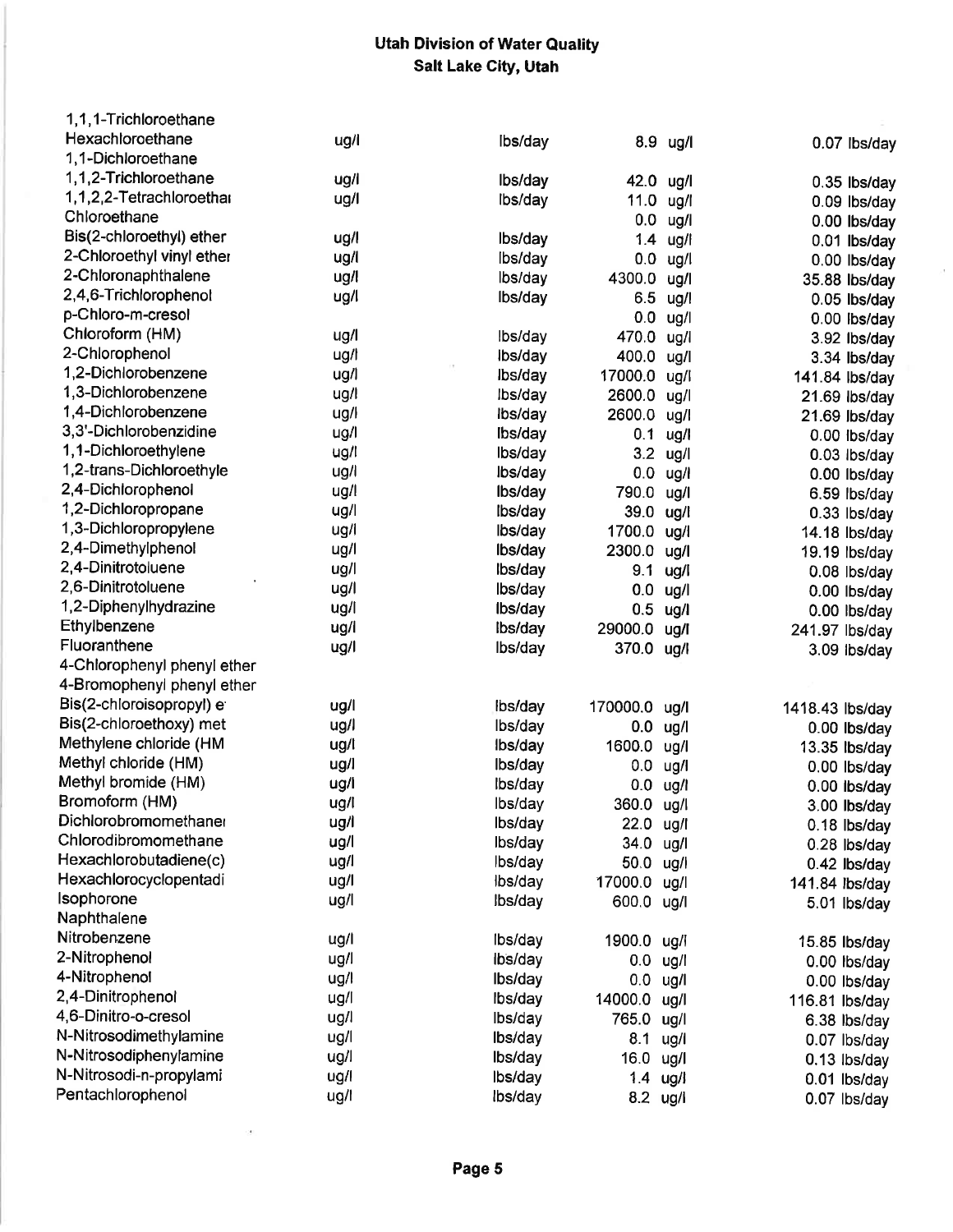$\overline{\Sigma}$ 

| Phenol                   | ug/l | lbs/day | 4.6E+06 ug/l  |              | 3.84E+04 lbs/day |                                  |
|--------------------------|------|---------|---------------|--------------|------------------|----------------------------------|
| Bis(2-ethylhexyl)phthala | ug/l | lbs/day |               | 5.9 ug/l     |                  | 0.05 lbs/day                     |
| Butyl benzyl phthalate   | ug/l | Ibs/day | 5200.0 ug/l   |              |                  | 43.39 lbs/day                    |
| Di-n-butyl phthalate     | ug/l | lbs/day | 12000.0 ug/l  |              |                  | 100.12 lbs/day                   |
| Di-n-octyl phthlate      |      |         |               |              |                  |                                  |
| Diethyl phthalate        | ug/l | lbs/day | 120000.0 ug/l |              | 1001.25 lbs/day  |                                  |
| Dimethyl phthlate        | ug/l | lbs/day | 2.9E+06 ug/l  |              | 2.42E+04 lbs/day |                                  |
| Benzo(a)anthracene (P/   | ug/l | lbs/day | 0.0           | ug/l         |                  | 0.00 lbs/day                     |
| Benzo(a)pyrene (PAH)     | ug/l | lbs/day | 0.0           | ug/l         |                  | 0.00 lbs/day                     |
| Benzo(b)fluoranthene (F  | ug/l | lbs/day | 0.0           | ug/l         |                  | $0.00$ lbs/day                   |
| Benzo(k)fluoranthene (F  | ug/l | lbs/day | 0.0           | ug/l         |                  | $0.00$ lbs/day                   |
| Chrysene (PAH)           | ug/l | lbs/day | 0.0           | ug/l         |                  | 0.00 lbs/day                     |
| Acenaphthylene (PAH)     |      |         |               |              |                  |                                  |
| Anthracene (PAH)         | ug/l | lbs/day | 0.0           | ug/l         |                  | 0.00 lbs/day                     |
| Dibenzo(a,h)anthracene   | ug/l | lbs/day | 0.0           | ug/l         |                  | 0.00 lbs/day                     |
| Indeno(1,2,3-cd)pyrene   | ug/l | lbs/day | 0.0           | ug/l         |                  | 0.00 lbs/day                     |
| Pyrene (PAH)             | ug/l | lbs/day | 11000.0       | ug/l         |                  | 91.78 lbs/day                    |
| Tetrachloroethylene      | ug/l | Ibs/day | 8.9           | ug/l         |                  | 0.07 lbs/day                     |
| <b>Toluene</b>           | ug/l | lbs/day | 200000        | ug/l         | 1668.74 lbs/day  |                                  |
| Trichloroethylene        | ug/l | lbs/day | 81.0          | ug/l         |                  | 0.68 lbs/day                     |
| Vinyl chloride           | ug/l | Ibs/day | 525.0         | ug/l         |                  | 4.38 lbs/day                     |
|                          |      |         |               |              |                  |                                  |
| <b>Pesticides</b>        |      |         |               |              |                  | lbs/day<br>lbs/day               |
| Aldrin                   | ug/l | lbs/day | $0.0$ ug/i    |              |                  | 0.00 lbs/day                     |
| <b>Dieldrin</b>          | ug/i | lbs/day | 0.0           | ug/l         |                  | 0.00 lbs/day                     |
| Chlordane                | ug/l | lbs/day | 0.0           | ug/l         |                  | 0.00 lbs/day                     |
| $4,4'$ -DDT              | ug/l | Ibs/day | 0.0           | ug/l         |                  | 0.00 lbs/day                     |
| 4,4'-DDE                 | ug/l | lbs/day | 0.0           | ug/l         |                  |                                  |
| 4,4-DDD                  | ug/l | lbs/day | 0.0           | ug/l         |                  | 0.00 lbs/day                     |
| alpha-Endosulfan         | ug/l | lbs/day | 2.0           | ug/l         |                  | 0.00 lbs/day                     |
| beta-Endosulfan          | ug/l | lbs/day | 2.0           |              |                  | $0.02$ lbs/day                   |
| Endosulfan sulfate       | ug/l | lbs/day | 2.0           | ug/l<br>ug/l |                  | $0.02$ lbs/day<br>$0.02$ lbs/day |
| Endrin                   | ug/l | Ibs/day | 0.8           | ug/l         |                  |                                  |
| Endrin aldehyde          | ug/l | lbs/day | $0.8$ ug/l    |              |                  | 0.01 lbs/day                     |
| Heptachlor               | ug/l | lbs/day | $0.0$ ug/l    |              |                  | 0.01 lbs/day<br>0.00 lbs/day     |
| Heptachlor epoxide       |      |         |               |              |                  |                                  |
|                          |      |         |               |              |                  |                                  |
| PCB's                    |      |         |               |              |                  |                                  |
| PCB 1242 (Arochlor 124   | ug/l | lbs/day | $0.0$ ug/l    |              |                  | 0.00 lbs/day                     |
| PCB-1254 (Arochlor 125   | ug/l | lbs/day | $0.0$ ug/l    |              |                  | 0.00 lbs/day                     |
| PCB-1221 (Arochlor 122   | ug/i | lbs/day | $0.0$ ug/l    |              |                  | $0.00$ lbs/day                   |
| PCB-1232 (Arochlor 12:   | ug/l | lbs/day | $0.0$ ug/l    |              |                  |                                  |
| PCB-1248 (Arochlor 124   | ug/l | lbs/day | $0.0$ ug/l    |              |                  | 0.00 lbs/day<br>0.00 lbs/day     |
| PCB-1260 (Arochlor 126   | ug/l | lbs/day | $0.0$ ug/l    |              |                  |                                  |
| PCB-1016 (Arochlor 101   | ug/l | lbs/day | $0.0$ ug/l    |              |                  | 0.00 lbs/day                     |
|                          |      |         |               |              |                  | 0.00 lbs/day                     |
| <b>Pesticide</b>         |      |         |               |              |                  |                                  |
| Toxaphene                | ug/l |         | $0.0$ ug/l    |              |                  | 0.00 lbs/day                     |
|                          |      |         |               |              |                  |                                  |
| <b>Dioxin</b>            |      |         |               |              |                  |                                  |
| Dioxin (2,3,7,8-TCDD)    | ug/l | Ibs/day |               |              |                  |                                  |
|                          |      |         |               |              |                  |                                  |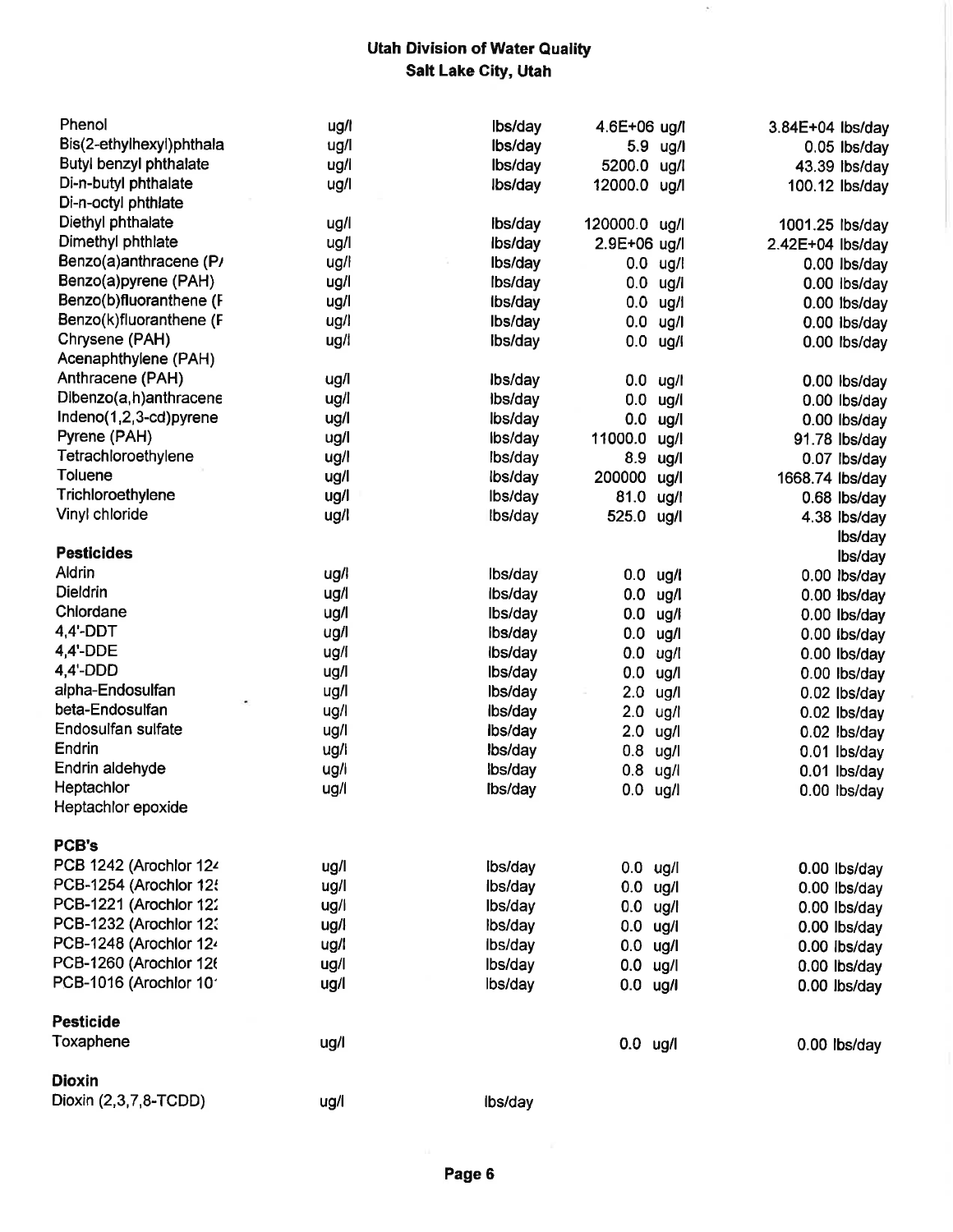| ug/l | lbs/day                      |              |                                  |
|------|------------------------------|--------------|----------------------------------|
| ug/I | lbs/day                      | 4300.00 ug/l | 35.88 lbs/day                    |
| ug/l | lbs/day                      |              |                                  |
|      |                              |              |                                  |
|      |                              |              |                                  |
|      |                              |              |                                  |
|      |                              |              |                                  |
|      |                              |              |                                  |
| ug/l | lbs/day                      |              | 1835.62 lbs/day                  |
|      | Ibs/day                      |              |                                  |
|      |                              | $0.15$ ug/l  | $0.00$ lbs/day                   |
|      |                              | 4600.00 ug/l | 38.38 lbs/day                    |
| ug/l | lbs/day                      |              |                                  |
|      | ibs/day                      |              |                                  |
|      |                              |              | $0.05$ lbs/day                   |
|      |                              |              |                                  |
|      | $\mathbf{X}$<br>ug/l<br>ug/l |              | s<br>2.2E+05 ug/l<br>$6.30$ ug/l |

There are additional standards that apply to this receivíng water, but were not considered in this modeling/waste load allocation analysis.

#### VIl. Mathematical Modeling of Stream Quality

Metals

Model configuration was accomplished utilizing standard modeling procedures. Data points were plotted and coefficients adjusted as required to match observed data as closely as possible.

The modeling approach used in this analysis included one or a combination of the following models.

(1) The Utah River Model, Utah Division of Water Quality, 1992. Based upon STREAMDO tV (Region VIII) and Supplemental Ammonia Toxicity Models; EPA Region VIII, Sept. 1990 and QUAL2E (EPA, Athens, GA).

- (2) Utah Ammonia/Chlorine Model, Utah Division of Water Quality, 1992
- (3) AMMTOX Model, University of Colorado, Center of Limnology, and EPA Region 8
- (4) Principles of Surface Water Quality Modeling and Control. Robert V. Thomann, et.al Harper Collins Publisher, Inc. 1987, pp. 644.

Coefficients used in the model were based, in part, upon the following references

(1) Rates, Constants, and Kinetics Forrnulations in Surface Water Quality Modeling. Environmental Research Laboratory, Office of Research and Development, U.S. Environmental Protection Agency, Athens Georgia. EPA/600/3-85/040 June 1985.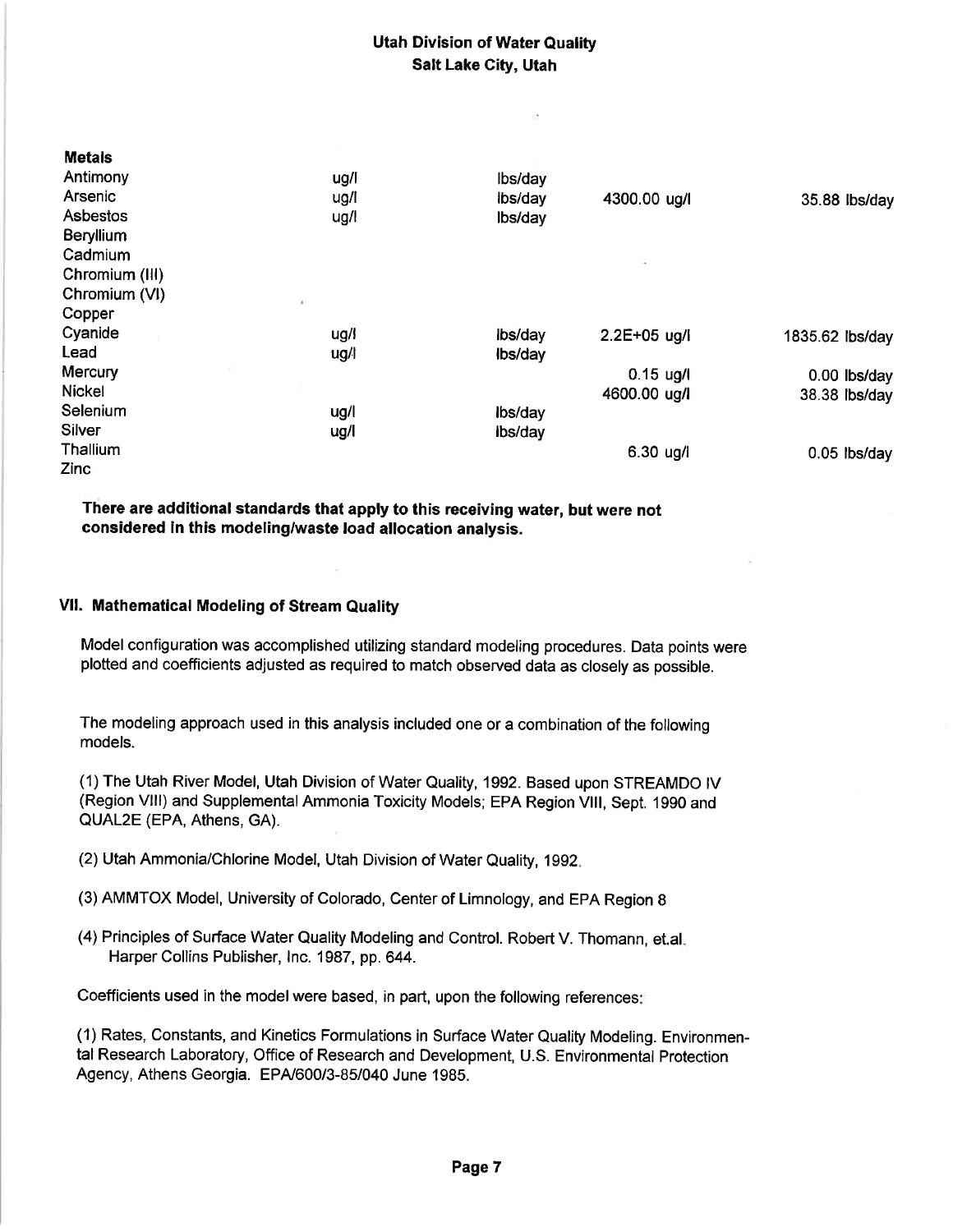(2) Principles of Surface Water Quality Modeling and Control. Robert V. Thomann, et.al. Harper Collins Publisher, Inc. 1987, pp. 644.

#### Vlll. Modeling lnformation

The required information for the model may include the following information for both the upstream conditions at low flow and the effluent conditions:

| Flow, Q, (cfs or MGD) | $D.O.$ mg/                          |
|-----------------------|-------------------------------------|
| Temperature, Deg. C.  | Total Residual Chlorine (TRC), mg/l |
| рH                    | Total NH3-N, mg/l                   |
| BOD5, mg/l            | Total Dissolved Solids (TDS), mg/l  |
| Metals, ug/l          | Toxic Organics of Concern, ug/l     |

#### Other Conditions

ln addition to the upstream and effluent conditions, the models require a variety of physical and biological coefficients and other technical information. ln the process of actually establishing the permit limits for an effluent, values are used based upon the available data, model calibratlon, literature values, site visits and best professional judgement. **Model Inputs** 

The following is upstream and discharge information that was utilized as inputs for the analysis. Dry washes are considered to have an upstream flow equal to the flow of the discharge.

| <b>Current Upstream Information</b> | <b>Stream</b><br><b>Critical Low</b> |         |           |                   |                  |         |            |            |
|-------------------------------------|--------------------------------------|---------|-----------|-------------------|------------------|---------|------------|------------|
|                                     | <b>Flow</b>                          | Temp.   | рH        | T-NH <sub>3</sub> | BOD <sub>5</sub> | DO      | <b>TRC</b> | <b>TDS</b> |
|                                     | <b>cfs</b>                           | Deg. C  |           | mg/l as N         | mg/              | mg/l    | mg/l       | mg/l       |
| Summer (Irrig. Season)              | 0.0                                  | 18.0    | 8.1       | 0.03              | 1.00             | 11.39   | 0.00       | 1200.0     |
| Fall                                | 0.0                                  | 10.0    | 8.0       | 0.03              | 1.00             | $***$   | 0.00       | 1200.0     |
| Winter                              | 0.0                                  | 6.0     | 8.0       | 0.03              | 1.00             | ---     | 0.00       | 1200.0     |
| Spring                              | 0.0                                  | 12.0    | 8.0       | 0.03              | 1.00             |         | 0.00       | 1200.0     |
| <b>Dissolved</b>                    | $\mathsf{A}$                         | As      | Cd        | Crlll             | CrVI             | Copper  | Fe         | Pb         |
| <b>Metals</b>                       | ug/l                                 | ug/l    | ug/l      | ug/l              | ug/l             | ug/l    | ug/l       | ug/l       |
| All Seasons                         | $1.59*$                              | $0.53*$ | $0.053*$  | $0.53*$           | $2.65*$          | $0.53*$ | $0.83*$    | $0.53*$    |
| <b>Dissolved</b>                    | Hg                                   | Ni      | <b>Se</b> | Ag                | Zn               | Boron   |            |            |
| <b>Metals</b>                       | ug/l                                 | ug/l    | ug/l      | ug/l              | ug/l             | ug/l    |            |            |
| All Seasons                         | 0.0000                               | $0.53*$ | $1.06*$   | $0.1*$            | $0.053*$         | 10.0    |            | * 1/2 MDL  |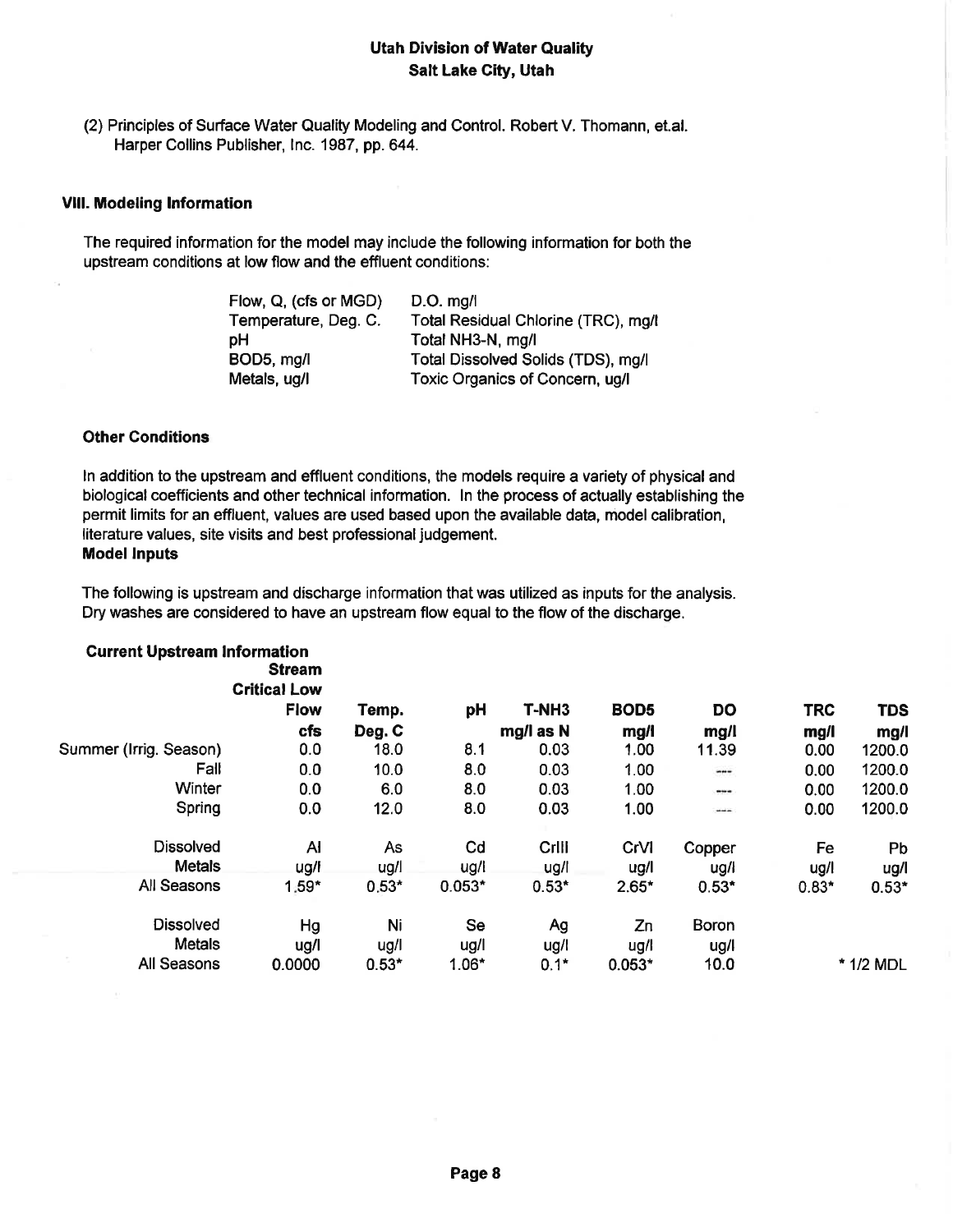#### Projected Discharge lnformation

| Season | Flow,<br><b>MGD</b> | Temp.     | <b>TDS</b><br>ma/l | <b>TDS</b><br>tons/day |
|--------|---------------------|-----------|--------------------|------------------------|
| Summer | 1.00000             | NА        | 981.00             | 4.08995                |
| Fall   | 1.00000             | NΑ        |                    |                        |
| Winter | 1.00000             | <b>NA</b> |                    |                        |
| Spring | 1.00000             | ΝA        |                    |                        |

All model numerical inputs, intermediate calculations, outputs and graphs are available for discussion, inspectíon and copy at the Division of Water Quality.

#### lX. Effluent Limitations

Current State water quality standards are required to be met under a variety of conditions including in-stream flows targeted to the 7-day, 10-year low flow (R317-2-9).

Other conditions used in the modeling effort coincide with the environmental conditions expected at low stream flows.

#### Effluent Limitation for Flow based upon Water Quality Standards

ln-stream criteria of downstream segments will be met with an effluent flow maximum value as follows:

| Season | Daily Average |             |  |  |  |
|--------|---------------|-------------|--|--|--|
| Summer | 1.000 MGD     | 1.547 cfs   |  |  |  |
| Fall   | 1.000 MGD     | 1.547 cfs   |  |  |  |
| Winter | 1.000 MGD     | $1.547$ cfs |  |  |  |
| Spring | 1.000 MGD     | $1.547$ cfs |  |  |  |

#### Flow Requirement or Loading Requirement

The calculations in this wasteload analysis utilize the maxímum etfluent discharge flow of 1 MGD. lf the discharger is allowed to have a flow greater than I MGD during 7Q10 conditions, and effluent limit concentrations as indicated, then water quality standards will be violated. ln order to prevent this from occuring, the permit writers must include the discharge flow limititation as indicated above; or, include loading effluent limits in the permit.

### Effluent Limitation for Whole Effluent Toxicity (WET) based upon WET Policy

Etfluent Toxicity will not occur in downstream segements if the values below are met.

| <b>WET Requirements</b> | LC50 > | <b>EOP Effluent</b> | [Acute]   |
|-------------------------|--------|---------------------|-----------|
|                         | IC25 > | 99.9% Effluent      | [Chronic] |
|                         |        |                     |           |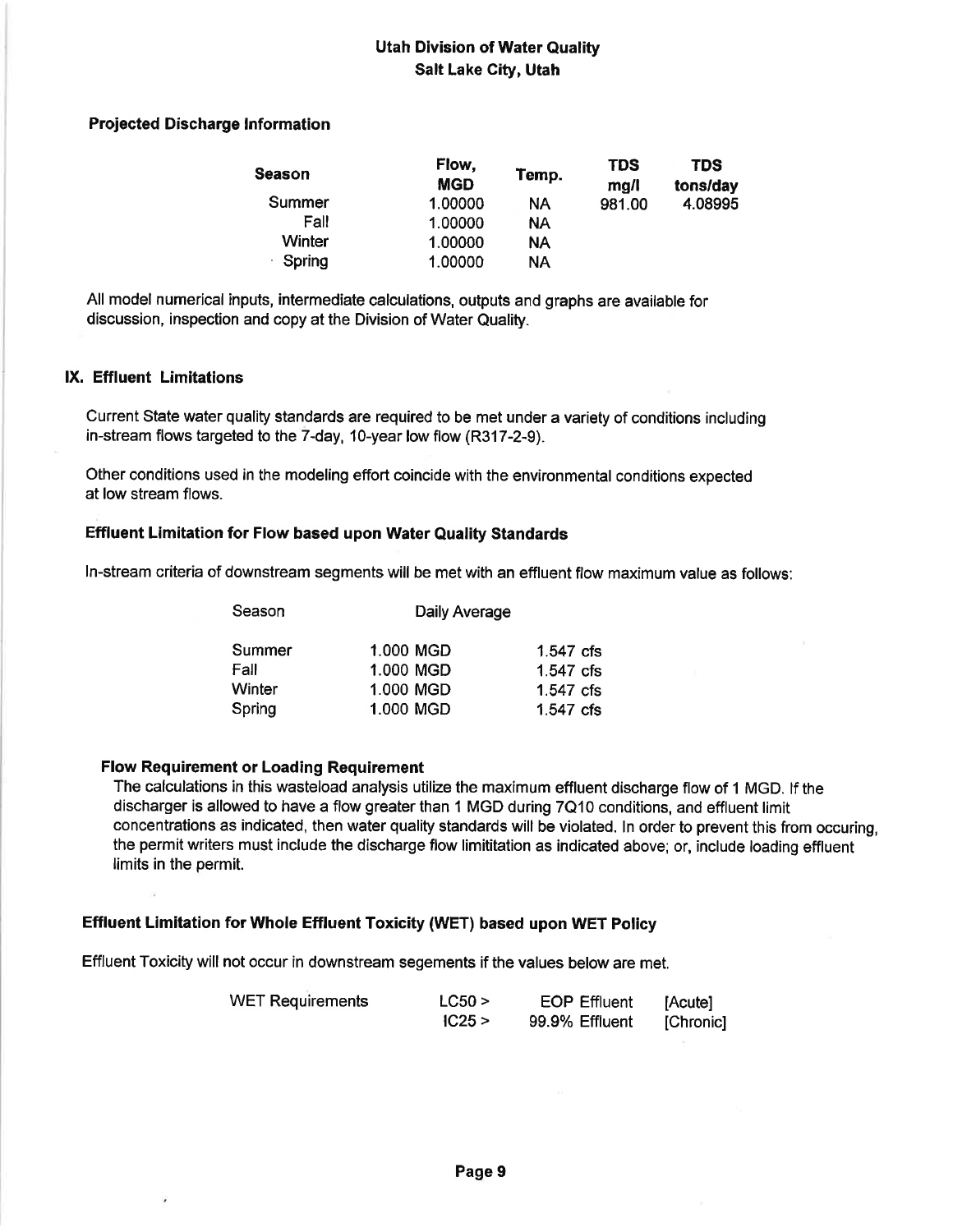#### Effluent Limitation for Biological Oxygen Demand (BOD) based upon Water Quality Standards or Regulations

ln-stream criteria of downstream segments for Dissolved Oxygen will be met with an effluent BOD limitation as follows:

| Season | Concentration     |                 |
|--------|-------------------|-----------------|
| Summer | 25.0 mg/l as BOD5 | 208.5 lbs/day   |
| Fall   | 25.0 mg/l as BOD5 | $208.5$ lbs/day |
| Winter | 25.0 mg/l as BOD5 | $208.5$ lbs/day |
| Spring | 25.0 mg/l as BOD5 | $208.5$ lbs/day |

#### Effluent Limitation for Dissolved Orygen (DO) based upon Water Quality Standards

ln-stream criteria of downstream segments for Dissolved Oxygen will be met with an effluent D.O. limitation as follows:

| <b>Season</b> | <b>Concentration</b> |
|---------------|----------------------|
| Summer        | 5.00                 |
| Fall          | 5.00                 |
| Winter        | 5.00                 |
| Spring        | 5.00                 |

#### Effluent Limitation for Total Ammonia based upon Water Quality Standards

ln-stream criteria of downstream segments for Total Ammonia wíll be met with an effluent limitation (expressed as Total Ammonia as N) as follows:

| Season |                      |      |                              |       |         |
|--------|----------------------|------|------------------------------|-------|---------|
|        | <b>Concentration</b> |      | $\langle \hat{\Phi} \rangle$ | Load  |         |
| Summer | 4 Day Avg. - Chronic |      | 2.4 mg/l as $N$              | 19.8  | lbs/day |
|        | 1 Hour Avg. - Acute  |      | 6.8 mg/l as $N$              | 56.4  | lbs/day |
| Fall   | 4 Day Avg. - Chronic | 2.6  | mg/l as N                    | 21.7  | Ibs/day |
|        | 1 Hour Avg. - Acute  | 7.7  | mg/l as N                    | 63.9  | lbs/day |
| Winter | 4 Day Avg. - Chronic | 7.7  | mg/l as N                    | 63.9  | Ibs/day |
|        | 1 Hour Avg. - Acute  | 61.7 | mg/l as N                    | 514.2 | Ibs/day |
| Spring | 4 Day Avg. - Chronic | 2.6  | mg/l as N                    | 0.0   | Ibs/day |
|        | 1 Hour Avg. - Acute  | 7.7  | mg/l as N                    | 0.0   | lbs/day |

Acute limit calculated with an Acute Zone of Initial Dilution (ZID) to be equal to 100.%.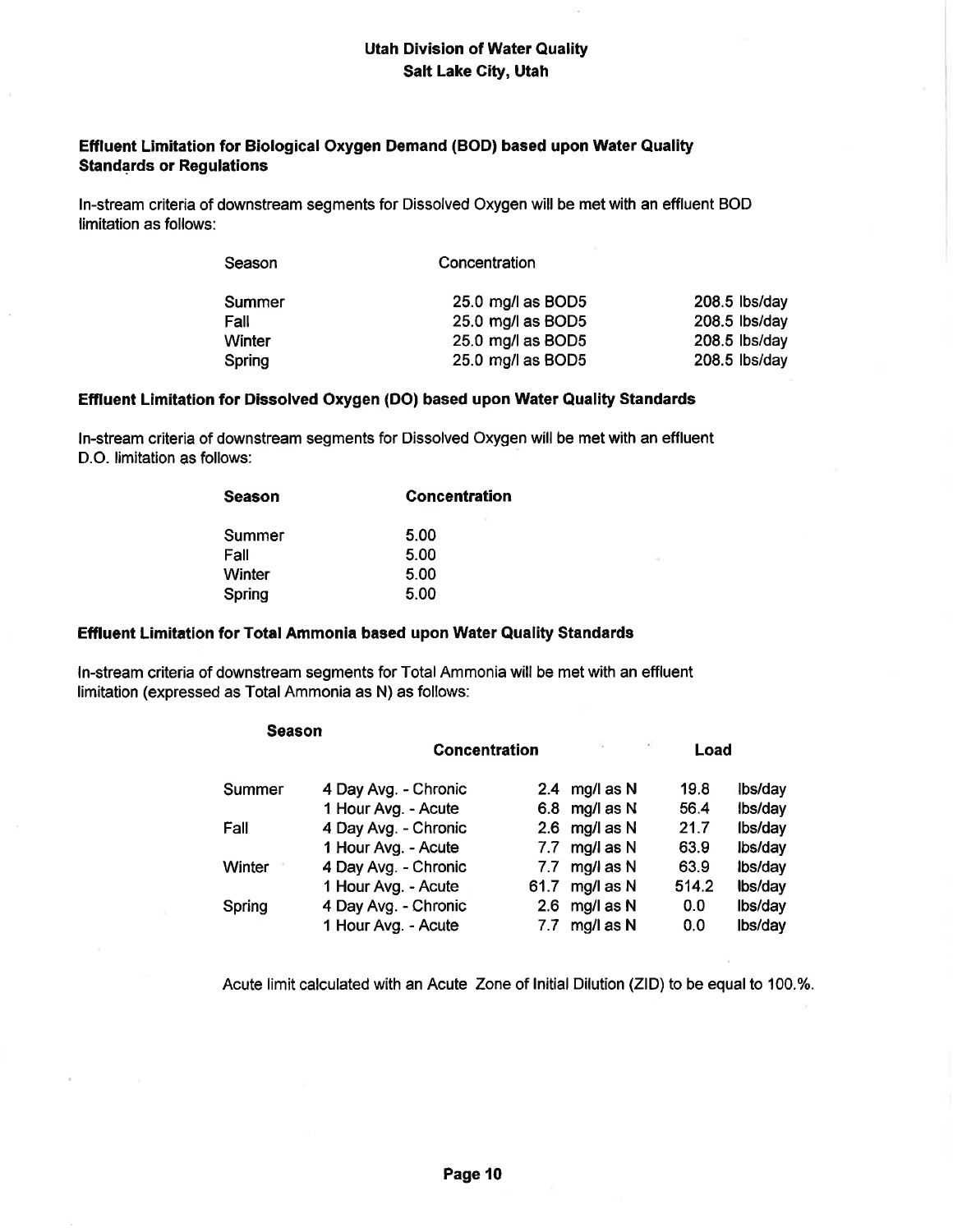#### Effluent Limitation for Total Residual Chlorine based upon Water Quality Standards

ln-stream criteria of downstream segments for Total Residual Chlorine will be met with an etfluent limitation as follows:

| <b>Season</b> |                      | Concentration |      | Load |         |  |
|---------------|----------------------|---------------|------|------|---------|--|
| Summer        | 4 Day Avg. - Chronic | 0.011         | mg/l | 0.09 | lbs/day |  |
|               | 1 Hour Avg. - Acute  | 0.019         | mg/1 | 0.16 | Ibs/day |  |
| Fall          | 4 Day Avg. - Chronic | 0.011         | mg/  | 0.09 | lbs/day |  |
|               | 1 Hour Avg. - Acute  | 0.019         | mq/l | 0.16 | lbs/day |  |
| Winter        | 4 Day Avg. - Chronic | 0.011         | mg/l | 0.09 | lbs/day |  |
|               | 1 Hour Avg. - Acute  | 0.019         | mg/l | 0.16 | lbs/day |  |
| Spring        | 4 Day Avg. - Chronic | 0.011         | mg/l | 0.00 | lbs/day |  |
|               | 1 Hour Avg. - Acute  | 0.019         | mg/l | 0.00 | lbs/day |  |

#### Effluent Limitations for Total Dissolved Sotids based upon Water Quality Standards

| <b>Season</b> |                      | <b>Concentration</b> |      | Load |          |
|---------------|----------------------|----------------------|------|------|----------|
| Summer        | Maximum, Acute       | 980.9                | ma/l | 4.09 | tons/day |
| Fall          | Maximum, Acute       | 980.9                | mg/l | 4.09 | tons/day |
| Winter        | Maximum, Acute       | 980.9                | mg/l | 4.09 | tons/day |
| Spring        | 4 Day Avg. - Chronic | 980.9                | ma/l | 4.09 | tons/day |

Colorado Salinity Forum Limits Determined by Permitting Section Concentration limit is based on limits developed in the West Colorado Watershed TMDL, approved by EPA in 2004.

#### Effluent Limitations for Total Recoverable Metals based upon Water Quality Standards

ln-stream criteria of downstream segments for Dissolved Metals will be met with an effluent limitation as follows (based upon a hardness of 300 mg/l):

| 4 Day Average |                      |      |               | 1 Hour Average |      |               |
|---------------|----------------------|------|---------------|----------------|------|---------------|
|               | <b>Concentration</b> |      | Load          | Concentration  |      | Load          |
| Aluminum      | N/A                  |      | N/A           | 750.5          | ug/l | 6.3 lbs/day   |
| Arsenic       | 190.12 ug/l          |      | 1.0 lbs/day   | 340.2          | ug/l | 2.8 lbs/day   |
| Cadmium       | 0.61                 | ug/l | 0.0 lbs/day   | 6.5            | ug/l | 0.1 lbs/day   |
| Chromium III  | 212.05 ug/l          |      | 1.1 lbs/day   | 4,436.6        | ug/l | 37.0 lbs/day  |
| Chromium VI   | 11.00                | ug/l | 0.1 lbs/day   | 16.0           | ug/l | 0.1 lbs/day   |
| Copper        | 23.87                | ug/l | $0.1$ lbs/day | 39.4           | ug/l | $0.3$ lbs/day |
| Iron          | N/A                  |      | N/A           | 1,000.6        | ug/l | 8.3 lbs/day   |
| Lead          | 12.89                | ua/l | 0.1 lbs/day   | 330.8          | ug/l | 2.8 lbs/day   |
| Mercury       | 0.01                 | ug/l | $0.0$ lbs/day | 2.4            | ug/l | 0.0 lbs/day   |
| <b>Nickel</b> | 132.22               | ug/l | 0.7 lbs/day   | 1,189.2        | ug/l | 9.9 lbs/day   |
| Selenium      | 4.60                 | ug/l | 0.0 lbs/day   | 20.0           | ug/l | 0.2 lbs/day   |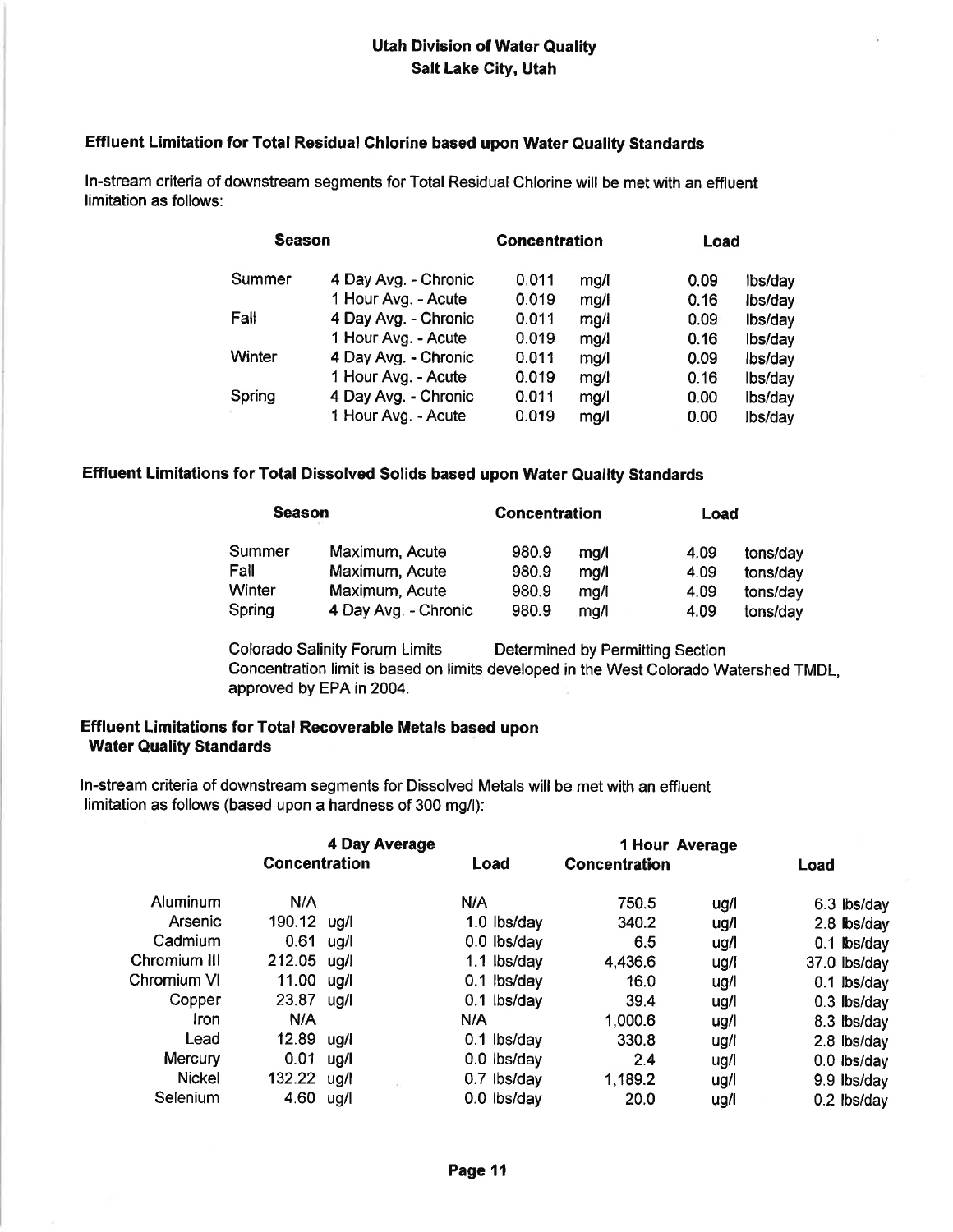| Silver  | $N/A$ ug/l  | N/A Ibs/day | 25.1  | ug/l | $0.2$ lbs/day |
|---------|-------------|-------------|-------|------|---------------|
| Zinc    | 304.13 ug/l | 1.6 lbs/day | 304.1 | ug/l | 2.5 lbs/day   |
| Cyanide | $5.20$ ug/l | 0.0 lbs/day | 22.0  | ug/l | 0.2 lbs/day   |

## Effluent Limitations for Heat/Temperature based upon Water Quality Standards

×

 $\mathcal{N}$ 

| Summer        | 22.0 Deg. C. | 71.6 Deg. F |
|---------------|--------------|-------------|
| Fall          | 14.0 Deg. C. | 57.2 Deg. F |
| <b>Winter</b> | 10.0 Deg. C. | 50.0 Deg. F |
| Spring        | 16.0 Deg. C. | 60.8 Deg. F |

#### **Effluent Limitations for Organics [Pesticides]** Based upon Water Quality Standards

ln-stream criteria of downstream segments for Organics [Pesticides] will be met with an effluent limit as follows:

|                   | <b>4 Day Average</b> | 1 Hour Average     |                      |      |                  |
|-------------------|----------------------|--------------------|----------------------|------|------------------|
|                   | <b>Concentration</b> | Load               | <b>Concentration</b> |      | Load             |
| <b>Aldrin</b>     |                      |                    | $1.5E + 00$          | ug/l | 1.93E-02 lbs/day |
| Chlordane         | 4.30E-03 ug/l        | 3.59E-02 lbs/day   | $1.2E + 00$          | ug/l | 1.55E-02 lbs/day |
| DDT, DDE          | 1.00E-03 ug/l        | 8.34E-03 lbs/day   | $5.5E-01$            | ug/l | 7.09E-03 lbs/day |
| <b>Dieldrin</b>   | 1.90E-03 ug/l        | 1.58E-02 lbs/day   | $1.3E + 00$          | ug/l | 1.61E-02 lbs/day |
| Endosulfan        | 5.60E-02 ug/l        | 4.67E-01 lbs/day   | $1.1E - 01$          | ug/l | 1.42E-03 lbs/day |
| Endrin            | 2.30E-03 ug/l        | 1.92E-02 lbs/day   | 9.0E-02              | ug/l | 1.16E-03 lbs/day |
| Guthion           | $0.00E + 00$ ug/l    | $0.00E+00$ lbs/day | 1.0E-02              | ug/l | 1.29E-04 lbs/day |
| Heptachlor        | 3.80E-03 ug/l        | 3.17E-02 lbs/day   | 2.6E-01              | ug/l | 3.35E-03 lbs/day |
| Lindane           | 8.00E-02 ug/l        | 6.67E-01 lbs/day   | $1.0E + 00$          | ug/l | 1.29E-02 lbs/day |
| Methoxychlor      | $0.00E + 00$ ug/l    | $0.00E+00$ lbs/day | 3.0E-02              | ug/l | 3.87E-04 lbs/day |
| <b>Mirex</b>      | 0.00E+00 ug/l        | 0.00E+00 lbs/day   | 1.0E-02              | ug/i | 1.29E-04 lbs/day |
| Parathion         | 0.00E+00 ug/l        | 0.00E+00 lbs/day   | 4.0E-02              | ug/l | 5.16E-04 lbs/day |
| PCB's             | 1.40E-02 ug/l        | 1.17E-01 lbs/day   | $2.0E + 00$          | ug/l | 2.58E-02 lbs/day |
| Pentachlorophenol | 1.30E+01 ug/l        | 1.08E+02 lbs/day   | $2.0E + 01$          | ug/l | 2.58E-01 lbs/day |
| Toxephene         | 2.00E-04 ug/l        | 1.67E-03 lbs/day   | 7.3E-01              | ug/l | 9.42E-03 lbs/day |
|                   |                      |                    |                      |      |                  |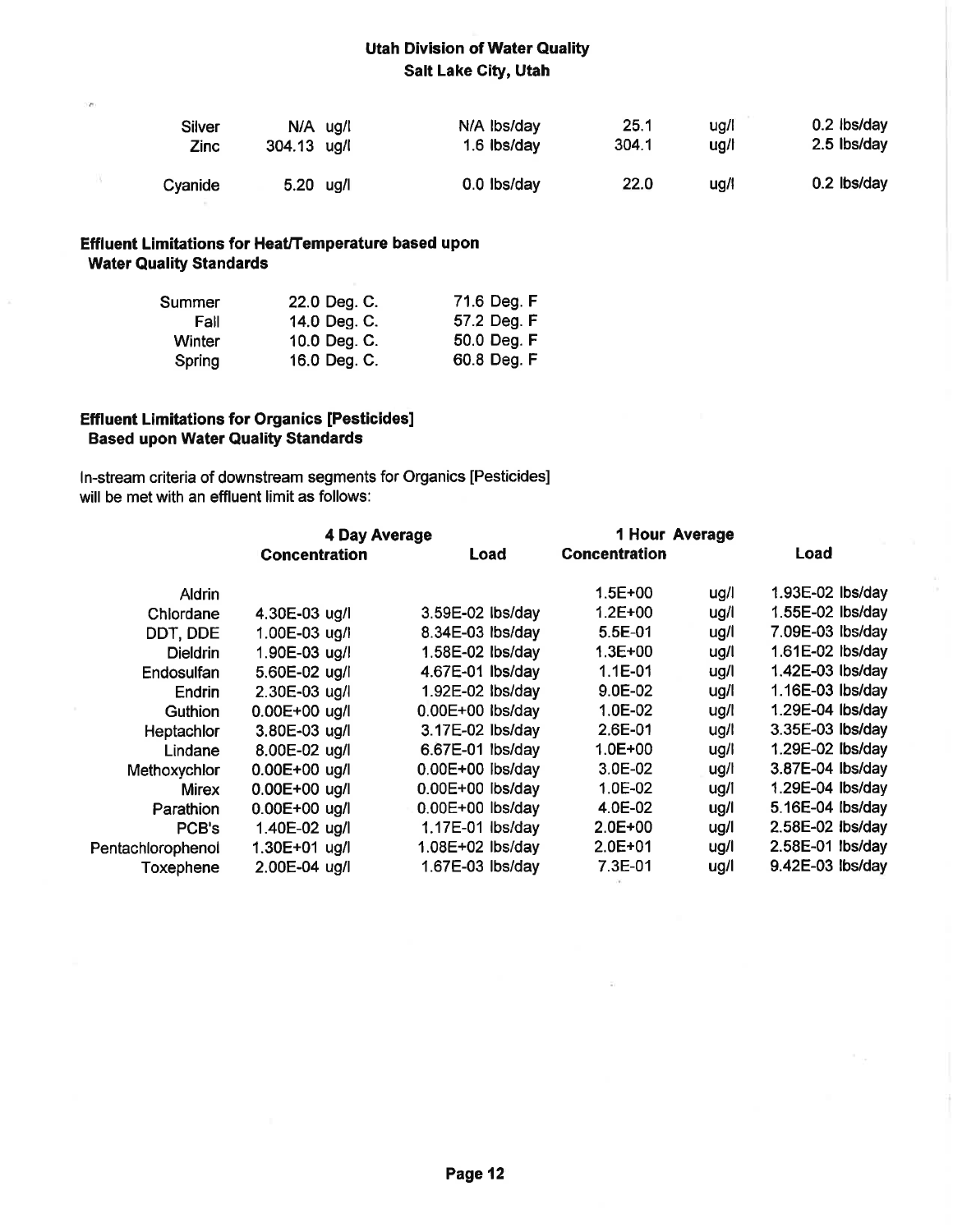#### Effluent Targets for Pollution lndicators **Based upon Water Quality Standards**

ln-stream criteria of downstream segments for Pollution lndicators will be met with an effluent limit as follows:

| 1 Hour Average |               |  |
|----------------|---------------|--|
| Concentration  | Loading       |  |
| 50.0 pCi/L     |               |  |
| $5.0$ mg/l     | 41.7 lbs/day  |  |
| $4.0$ mg/      | 33.4 lbs/day  |  |
| $0.05$ mg/l    | 0.4 lbs/day   |  |
| 90.0 mg/l      | 750.4 lbs/day |  |
|                |               |  |

Note: Pollution indicator targets are for information purposes only

#### Effluent Limitations for Protection of Human Health [Toxics Rule] Based upon Water Quality Standards (Most stringent of 1C or 3A & 3B as appropriate.)

ln-stream criteria of downstream segments for Protection of Human Health [Toxics] will be met with an effluent limit as follows:

|                                     |                      | <b>Maximum Concentration</b> |  |  |  |
|-------------------------------------|----------------------|------------------------------|--|--|--|
|                                     | <b>Concentration</b> | Load                         |  |  |  |
| <b>Toxic Organics</b>               |                      |                              |  |  |  |
| Acenaphthene                        | 2.70E+03 ug/l        | 2.25E+01 lbs/day             |  |  |  |
| Acrolein                            | 7.81E+02 ug/l        | 6.51E+00 lbs/day             |  |  |  |
| Acrylonitrile                       | 6.60E-01 ug/l        | 5.51E-03 lbs/day             |  |  |  |
| Benzene                             | 7.10E+01 ug/l        | 5.92E-01 lbs/day             |  |  |  |
| <b>Benzidine</b>                    | ug/l                 | lbs/day                      |  |  |  |
| Carbon tetrachloride                | 4.40E+00 ug/l        | 3.67E-02 lbs/day             |  |  |  |
| Chlorobenzene                       | 2.10E+04 ug/l        | 1.75E+02 lbs/day             |  |  |  |
| 1,2,4-Trichlorobenzene              |                      |                              |  |  |  |
| Hexachlorobenzene                   | 7.70E-04 ug/l        | 6.42E-06 lbs/day             |  |  |  |
| 1,2-Dichloroethane<br>$\rightarrow$ | 9.91E+01 ug/l        | 8.26E-01 lbs/day             |  |  |  |
| 1,1,1-Trichloroethane               |                      |                              |  |  |  |
| Hexachloroethane                    | 8.91E+00 ug/l        | 7.43E-02 lbs/day             |  |  |  |
| 1,1-Dichloroethane                  |                      |                              |  |  |  |
| 1,1,2-Trichloroethane               | 4.20E+01 ug/l        | 3.50E-01 lbs/day             |  |  |  |
| 1,1,2,2-Tetrachloroethane           | 1.10E+01 ug/l        | 9.18E-02 lbs/day             |  |  |  |
| Chloroethane                        |                      |                              |  |  |  |
| Bis(2-chloroethyl) ether            | 1.40E+00 ug/l        | 1.17E-02 lbs/day             |  |  |  |
| 2-Chloroethyl vinyl ether           |                      |                              |  |  |  |
| 2-Chloronaphthalene                 | 4.30E+03 ug/l        | 3.59E+01 lbs/day             |  |  |  |
| 2,4,6-Trichlorophenol               | 6.50E+00 ug/l        | 5.42E-02 lbs/day             |  |  |  |
| p-Chloro-m-cresol                   |                      |                              |  |  |  |
| Chloroform (HM)                     | 4.70E+02 ug/l        | 3.92E+00 lbs/day             |  |  |  |
| 2-Chlorophenol                      | 4.00E+02 ug/l        | 3.34E+00 lbs/day             |  |  |  |
| 1,2-Dichlorobenzene                 | 1.70E+04 ug/l        | 1.42E+02 lbs/day             |  |  |  |
| 1,3-Dichlorobenzene                 | 2.60E+03 ug/l        | 2.17E+01 lbs/day             |  |  |  |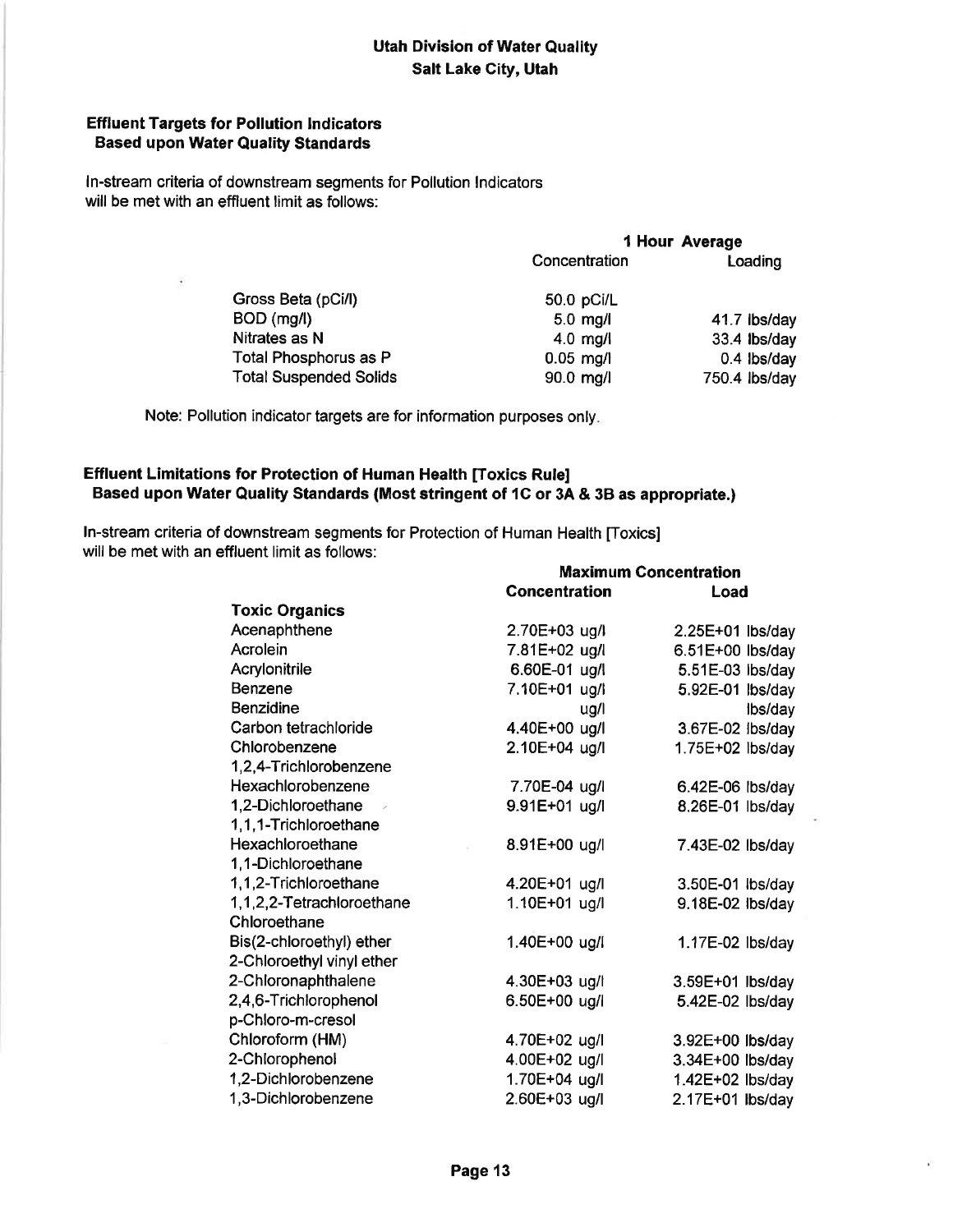$\sim$ 

| 1,4-Dichlorobenzene           | 2.60E+03 ug/l | 2.17E+01 lbs/day |
|-------------------------------|---------------|------------------|
| 3,3'-Dichlorobenzidine        | 7.70E-02 ug/l | 6.42E-04 lbs/day |
| 1,1-Dichloroethylene          | 3.20E+00 ug/l | 2.67E-02 lbs/day |
| 1,2-trans-Dichloroethylene1   |               |                  |
| 2,4-Dichlorophenol            | 7.91E+02 ug/l | 6.59E+00 lbs/day |
| 1,2-Dichloropropane           | 3.90E+01 ug/l | 3.25E-01 lbs/day |
| 1,3-Dichloropropylene         | 1.70E+03 ug/l | 1.42E+01 lbs/day |
| 2,4-Dimethylphenol            | 2.30E+03 ug/l | 1.92E+01 lbs/day |
| 2,4-Dinitrotoluene            | 9.11E+00 ug/l | 7.59E-02 lbs/day |
| 2,6-Dinitrotoluene            |               |                  |
| 1,2-Diphenylhydrazine         | 5.40E-01 ug/l | 4.51E-03 lbs/day |
| Ethylbenzene                  | 2.90E+04 ug/l | 2.42E+02 lbs/day |
| Fluoranthene                  | 3.70E+02 ug/l | 3.09E+00 lbs/day |
| 4-Chlorophenyl phenyl ether   |               |                  |
| 4-Bromophenyl phenyl ether    |               |                  |
| Bis(2-chloroisopropyl) ether  | 1.70E+05 ug/l | 1.42E+03 lbs/day |
| Bis(2-chloroethoxy) methane   |               |                  |
| Methylene chloride (HM)       | 1.60E+03 ug/l | 1.33E+01 lbs/day |
| Methyl chloride (HM)          |               |                  |
| Methyl bromide (HM)           |               |                  |
| Bromoform (HM)                | 3.60E+02 ug/l | 3.00E+00 lbs/day |
| Dichlorobromomethane(HM)      | 2.20E+01 ug/l | 1.84E-01 lbs/day |
| Chlorodibromomethane (HM)     | 3.40E+01 ug/l | 2.84E-01 lbs/day |
| Hexachlorocyclopentadiene     | 1.70E+04 ug/l | 1.42E+02 lbs/day |
| Isophorone                    | 6.00E+02 ug/l | 5.01E+00 lbs/day |
| Naphthalene                   |               |                  |
| Nitrobenzene                  | 1.90E+03 ug/l | 1.59E+01 lbs/day |
| 2-Nitrophenol                 |               |                  |
| 4-Nitrophenol                 |               |                  |
| 2,4-Dinitrophenol             | 1.40E+04 ug/l | 1.17E+02 lbs/day |
| 4,6-Dinitro-o-cresol          | 7.65E+02 ug/l | 6.38E+00 lbs/day |
| N-Nitrosodimethylamine        | 8.11E+00 ug/l | 6.76E-02 lbs/day |
| N-Nitrosodiphenylamine        | 1.60E+01 ug/l | 1.33E-01 lbs/day |
| N-Nitrosodi-n-propylamine     | 1.40E+00 ug/l | 1.17E-02 lbs/day |
| Pentachlorophenol             | 8.21E+00 ug/l | 6.84E-02 lbs/day |
| Phenol                        | 4.60E+06 ug/i | 3.84E+04 lbs/day |
| Bis(2-ethylhexyl)phthalate    | 5.90E+00 ug/l | 4.92E-02 lbs/day |
| <b>Butyl benzyl phthalate</b> | 5.20E+03 ug/l | 4.34E+01 lbs/day |
| Di-n-butyl phthalate          | 1.20E+04 ug/l | 1.00E+02 lbs/day |
| Di-n-octyl phthlate           |               |                  |
| Diethyl phthalate             | 1.20E+05 ug/l | 1.00E+03 lbs/day |
| Dimethyl phthlate             | 2.90E+06 ug/l | 2.42E+04 lbs/day |
| Benzo(a)anthracene (PAH)      | 3.10E-02 ug/l | 2.59E-04 lbs/day |
| Benzo(a)pyrene (PAH)          | 3.10E-02 ug/l | 2.59E-04 lbs/day |
| Benzo(b)fluoranthene (PAH)    | 3.10E-02 ug/l | 2.59E-04 lbs/day |
| Benzo(k)fluoranthene (PAH)    | 3.10E-02 ug/l | 2.59E-04 lbs/day |
| Chrysene (PAH)                | 3.10E-02 ug/l | 2.59E-04 lbs/day |
| Acenaphthylene (PAH)          |               |                  |
| Anthracene (PAH)              |               |                  |
| Dibenzo(a,h)anthracene (PAH)  | 3.10E-02 ug/l | 2.59E-04 lbs/day |
| Indeno(1,2,3-cd)pyrene (PAH)  | 3.10E-02 ug/l | 2.59E-04 lbs/day |
|                               |               |                  |

 $\widetilde{\mathcal{N}}$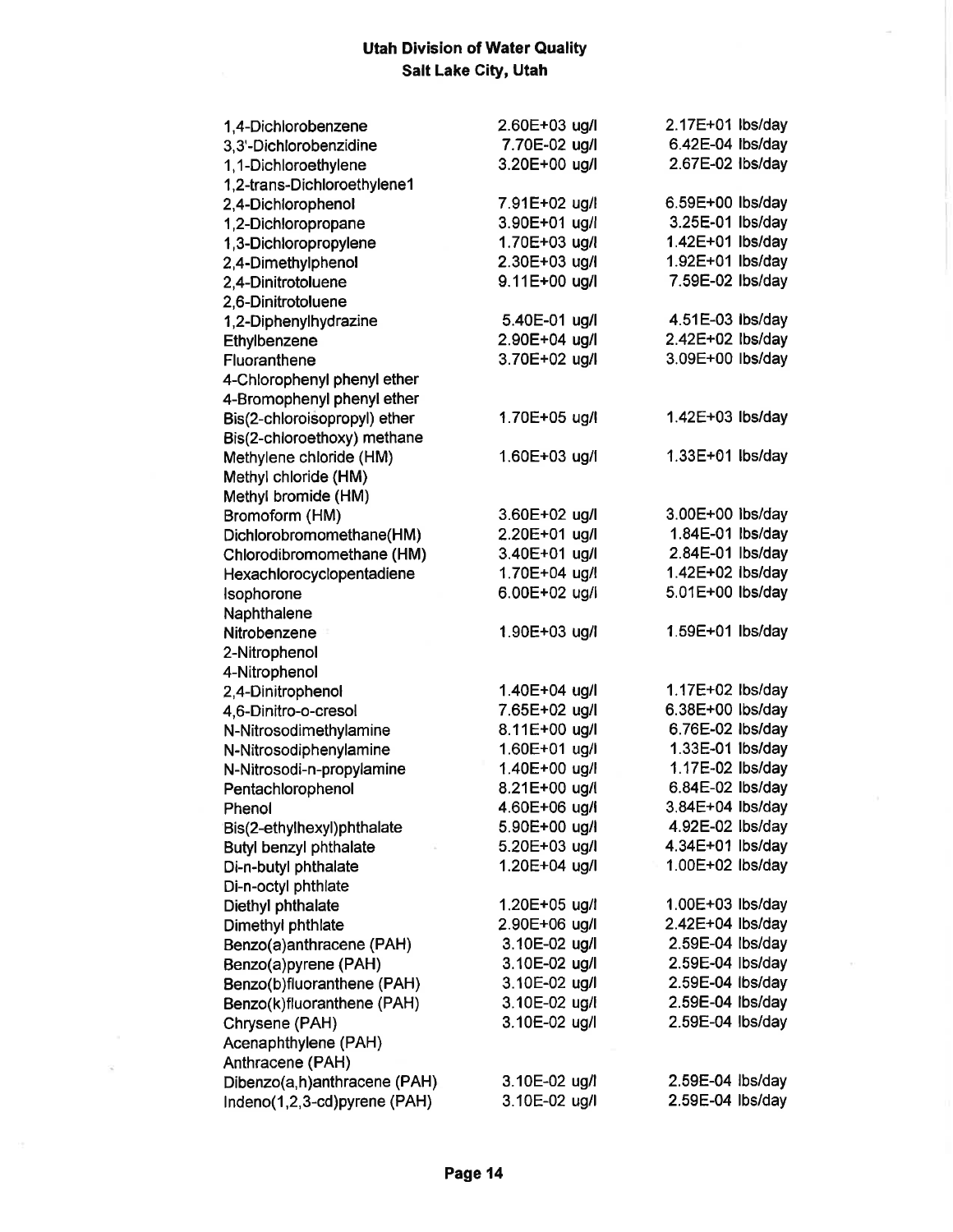| Pyrene (PAH)             | 1.10E+04 ug/l | 9.18E+01 lbs/day |
|--------------------------|---------------|------------------|
| Tetrachloroethylene      | 8.91E+00 ug/l | 7.43E-02 lbs/day |
| <b>Toluene</b>           | 2.00E+05 ug/l | 1.67E+03 lbs/day |
| Trichloroethylene        | 8.11E+01 ug/l | 6.76E-01 lbs/day |
| Vinyl chloride           | 5.25E+02 ug/l | 4.38E+00 lbs/day |
|                          |               |                  |
| <b>Pesticides</b>        |               |                  |
| Aldrin                   | 1.40E-04 ug/l | 1.17E-06 lbs/day |
| <b>Dieldrin</b>          | 1.40E-04 ug/l | 1.17E-06 lbs/day |
| Chlordane                | 5.90E-04 ug/l | 4.92E-06 lbs/day |
| 4,4'-DDT                 | 5.90E-04 ug/l | 4.92E-06 lbs/day |
| 4,4'-DDE                 | 5.90E-04 ug/l | 4.92E-06 lbs/day |
| 4,4'-DDD                 | 8.41E-04 ug/l | 7.01E-06 lbs/day |
| alpha-Endosulfan         | 2.00E+00 ug/l | 1.67E-02 lbs/day |
| beta-Endosulfan          | 2.00E+00 ug/l | 1.67E-02 lbs/day |
| Endosulfan sulfate       | 2.00E+00 ug/l | 1.67E-02 lbs/day |
| Endrin                   | 8.11E-01 ug/l | 6.76E-03 lbs/day |
| Endrin aldehyde          | 8.11E-01 ug/l | 6.76E-03 lbs/day |
| Heptachlor               | 2.10E-04 ug/l | 1.75E-06 lbs/day |
| Heptachlor epoxide       |               |                  |
|                          |               |                  |
| <b>PCB's</b>             |               |                  |
| PCB 1242 (Arochlor 1242) | 4.50E-05 ug/l | 3.75E-07 lbs/day |
| PCB-1254 (Arochlor 1254) | 4.50E-05 ug/l | 3.75E-07 lbs/day |
| PCB-1221 (Arochlor 1221) | 4.50E-05 ug/l | 3.75E-07 lbs/day |
| PCB-1232 (Arochlor 1232) | 4.50E-05 ug/l | 3.75E-07 lbs/day |
| PCB-1248 (Arochlor 1248) | 4.50E-05 ug/l | 3.75E-07 lbs/day |
| PCB-1260 (Arochlor 1260) | 4.50E-05 ug/l | 3.75E-07 lbs/day |
| PCB-1016 (Arochlor 1016) | 4.50E-05 ug/l | 3.75E-07 lbs/day |
|                          |               |                  |
| <b>Pesticide</b>         |               |                  |
| Toxaphene                | 7.50E-04 ug/l | 6.26E-06 lbs/day |
|                          |               |                  |
| <b>Metals</b>            |               |                  |
| Antimony                 | ug/l          | ibs/day          |
| Arsenic                  | ua/l          | lbs/day          |
| Asbestos                 | ug/l          | lbs/day          |
| Beryllium                |               |                  |
| Cadmium                  |               |                  |
| Chromium (III)           |               |                  |
| Chromium (VI)            |               |                  |
| Copper                   | ug/l          | Ibs/day          |
| Cyanide                  | ug/l          | lbs/day          |
| Lead                     |               |                  |
| Mercury                  | ug/l          | lbs/day          |
| <b>Nickel</b>            | ug/l          | lbs/day          |
| Selenium                 |               |                  |
| Silver                   |               |                  |
| Thallium                 | ug/l          | Ibs/day          |
| Zinc                     |               |                  |

 $\tilde{\epsilon}$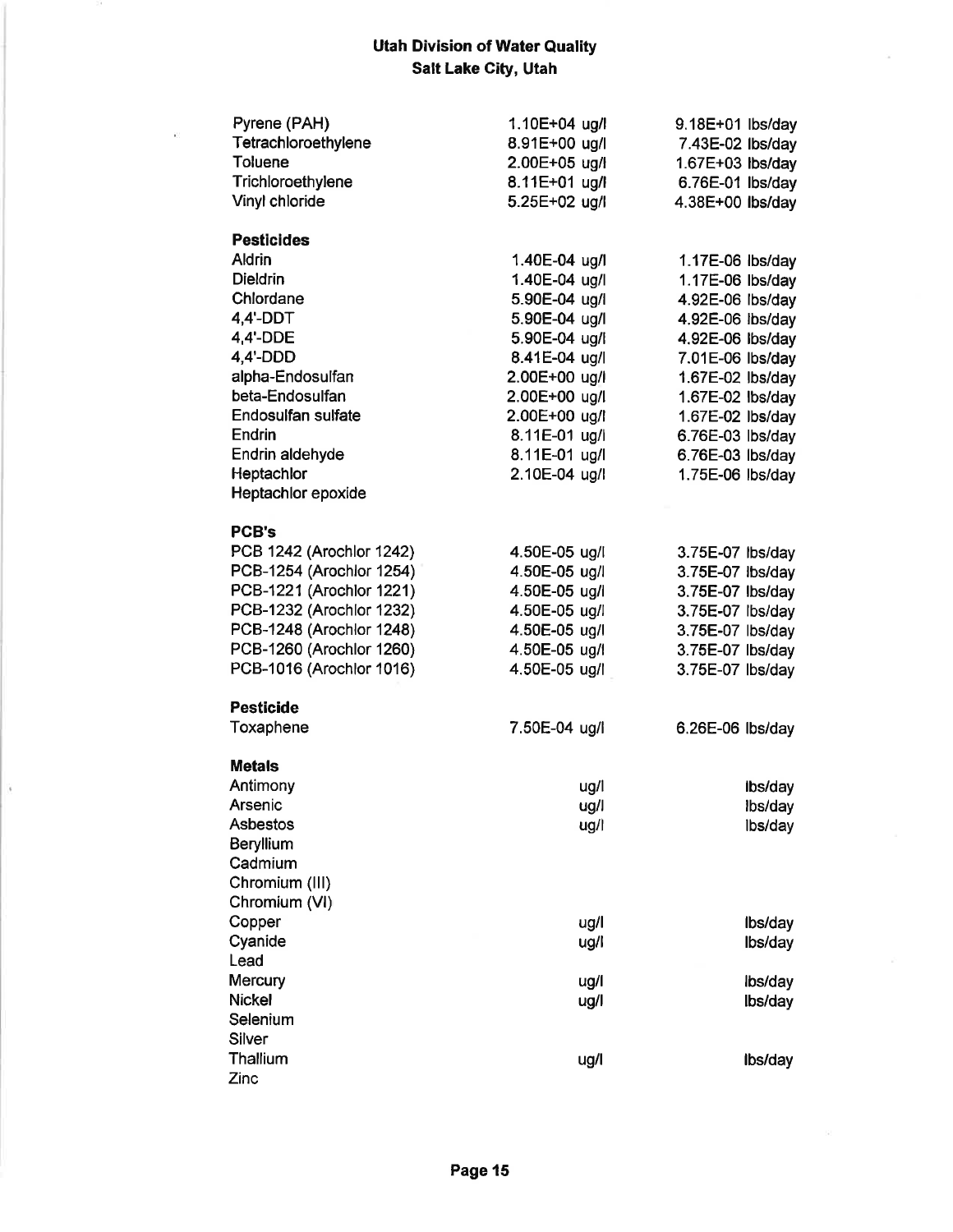Dioxin

Dioxin (2,3,7,8-TCDD)

#### Metals Effluent Limitations for Protection of All Beneficial Uses Based upon Water Quality Standards and Toxics Rule

|                |                                | <b>Class 3</b>                 | <b>Acute</b><br><b>Toxics</b>   |                         |                           |                             | <b>Class 3</b>                   |
|----------------|--------------------------------|--------------------------------|---------------------------------|-------------------------|---------------------------|-----------------------------|----------------------------------|
|                | <b>Class 4</b><br><b>Acute</b> | <b>Acute</b><br><b>Aquatic</b> | <b>Drinking</b><br><b>Water</b> | <b>Acute</b><br>Toxics  | <b>1C Acute</b><br>Health | <b>Acute</b><br><b>Most</b> | <b>Chronic</b><br><b>Aquatic</b> |
|                | <b>Agricultural</b><br>ug/l    | <b>Wildlife</b><br>ug/l        | <b>Source</b><br>ug/l           | <b>Wildlife</b><br>ug/l | Criteria<br>ug/l          | <b>Stringent</b><br>ug/l    | <b>Wildlife</b><br>ug/l          |
| Aluminum       |                                | 750.5                          |                                 |                         |                           | 750.5                       | N/A                              |
| Antimony       |                                |                                |                                 | 4302.8                  |                           | 4302.8                      |                                  |
| Arsenic        | 100.1                          | 340.2                          |                                 |                         | 0.0                       | 100.1                       | 190.1                            |
| <b>Barium</b>  |                                |                                |                                 |                         |                           | 0.0                         |                                  |
| Beryllium      |                                |                                |                                 |                         |                           | 0.0                         |                                  |
| Cadmium        | 10.0                           | 6.5                            |                                 |                         | 0.0                       | 6.5                         | 0.6                              |
| Chromium (III) |                                | 4436.6                         |                                 |                         | 0.0                       | 4436.6                      | 212.1                            |
| Chromium (VI)  | 100.1                          | 16.0                           |                                 |                         | 0.0                       | 16.01                       | 11.00                            |
| Copper         | 200.1                          | 39.4                           |                                 |                         |                           | 39.4                        | 23.9                             |
| Cyanide        |                                | 22.0                           | 220142.2                        |                         |                           | 22.0                        | 5.2                              |
| Iron           |                                | 1000.6                         |                                 |                         |                           | 1000.6                      |                                  |
| Lead           | 100.1                          | 330.8                          |                                 |                         | 0.0                       | 100.1                       | 12.9                             |
| <b>Mercury</b> |                                | 2.40                           |                                 | 0.15                    | 0.0                       | 0.15                        | 0.012                            |
| <b>Nickel</b>  |                                | 1189.2                         |                                 | 4603.0                  |                           | 1189.2                      | 132.2                            |
| Selenium       | 50.0                           | 20.0                           |                                 |                         | 0.0                       | 20.0                        | 4.6                              |
| Silver         |                                | 25.1                           |                                 |                         | 0.0                       | 25.1                        |                                  |
| Thallium       |                                |                                |                                 | 6.3                     |                           | 6.3                         |                                  |
| Zinc           |                                | 304.1                          |                                 |                         |                           | 304.1                       | 304.1                            |
| <b>Boron</b>   | 750.5                          |                                |                                 |                         |                           | 750.5                       |                                  |

## Summary Effluent Limitations for Metals [Wasteload Allocation, TMDLI

[If Acute is more stringent than Chronic, then the Chronic takes on the Acute value.]

|                  | <b>WLA Acute</b><br>ug/l | <b>WLA Chronic</b><br>$\mathbf{u}$ g/l |                       |
|------------------|--------------------------|----------------------------------------|-----------------------|
| Aluminum         | 750.5                    | N/A                                    |                       |
| Antimony         | 4302.78                  |                                        |                       |
| Arsenic          | 100.1                    | 190.1                                  | <b>Acute Controls</b> |
| <b>Asbestos</b>  | $0.00E + 00$             |                                        |                       |
| <b>Barium</b>    |                          |                                        |                       |
| <b>Beryllium</b> |                          |                                        |                       |
| Cadmium          | 6.5                      | 0.6                                    |                       |
| Chromium (III)   | 4436.6                   | 212                                    |                       |
| Chromium (VI)    | 16.0                     | 11.0                                   |                       |
| Copper           | 39.4                     | 23.9                                   |                       |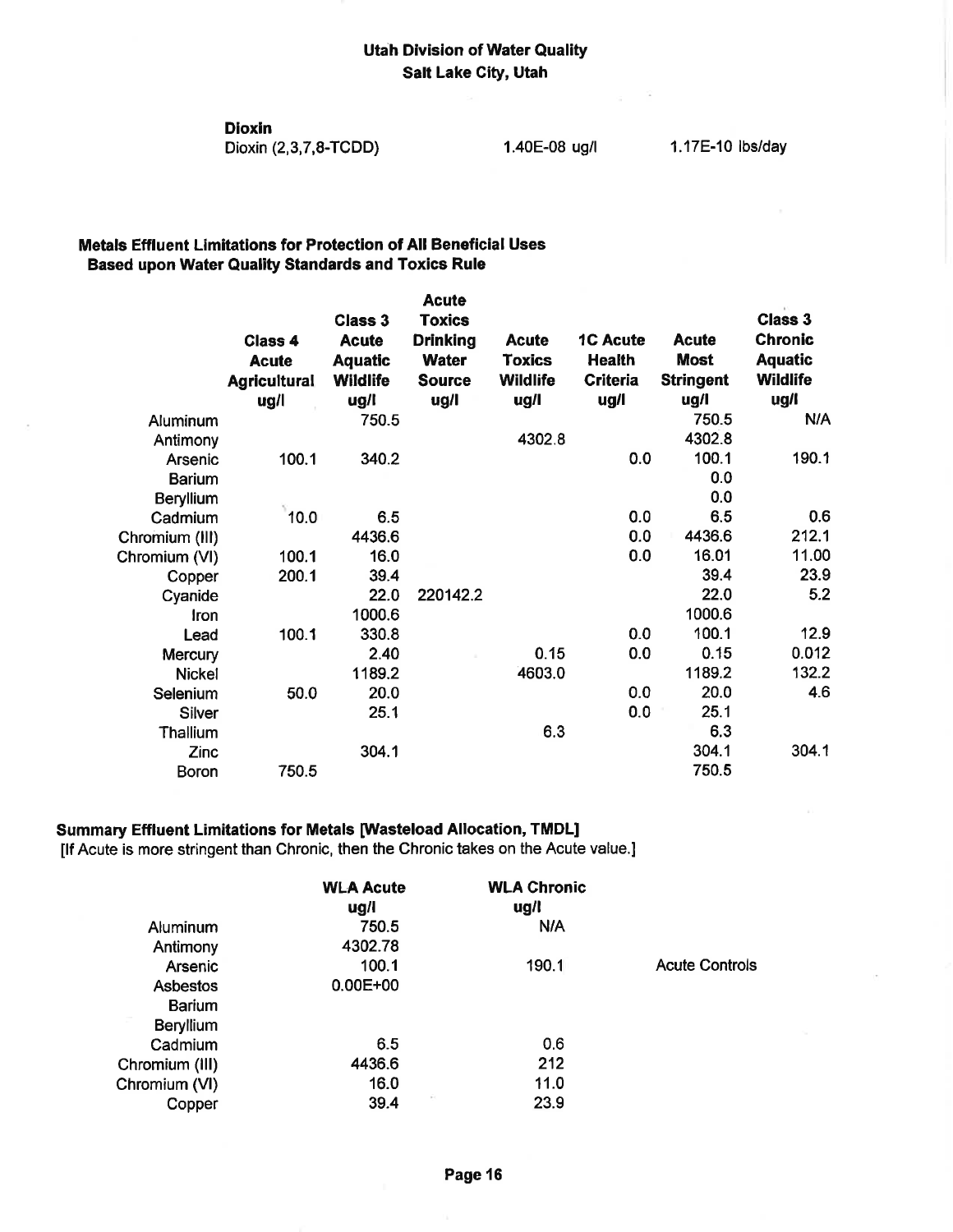| Cyanide       | 22.0   | 5.2   |
|---------------|--------|-------|
| Iron          | 1000.6 |       |
| Lead          | 100.1  | 12.9  |
| Mercury       | 0.150  | 0.012 |
| <b>Nickel</b> | 1189.2 | 132   |
| Selenium      | 20.0   | 4.6   |
| Silver        | 25.1   | N/A   |
| Thallium      | 6.3    |       |
| Zinc          | 304.1  | 304.1 |
| Boron         | 750.48 |       |

Other Effluent Limitations are based upon R317-1.

E. coli 126.0 organisms per 100 ml

## X. Antidegradation Considerations

The Utah Antidegradation Policy allows for degradation of existing quality where it is determined that such lowering of water quality is necessary to accommodate important economic or social development in the area in which the waters are protected [R317-2-3]. lt has been determined that certain chemical parameters introduced by this discharge will cause an increase of the concentration of said parameters in the receiving waters. Under no conditions will the increase in concentration be allowed to interfere with existíng instream water uses.

The antidegradation rules and procedures allow for modifícation of effluent limíts less than those based strictly upon mass balance equations utilizing 100% of the assimilative capacity of the receivíng water. Additional factors include considerations for "Blue-ribbon" fisheries, special recreational areas, threatened and endangered species, and drinking water sources.

An Antidegradation Level I Review was conducted on this discharge and its effect on the receiving water. Based upon that review, it has been determined that an Antidegradatíon Level ll Review is not required.

#### Xl. Golorado River Salinity Forum Considerations

Discharges in the Colorado River Basin are required to have their discharge at a TDS loading of less than 1.00 tons/day unless certain exemptions apply. Refer to the Forum's Guidelines for additional information allowing for an exceedence of this value.

#### Xll. Summary Gomments

The mathematical modeling and best professional judgement indicate that violations of receiving water beneficial uses with their associated water quality standards, including ímportant downstream segments, will not occur for the evaluated parameters of concern as discussed above if the effluent limitations indicated above are met.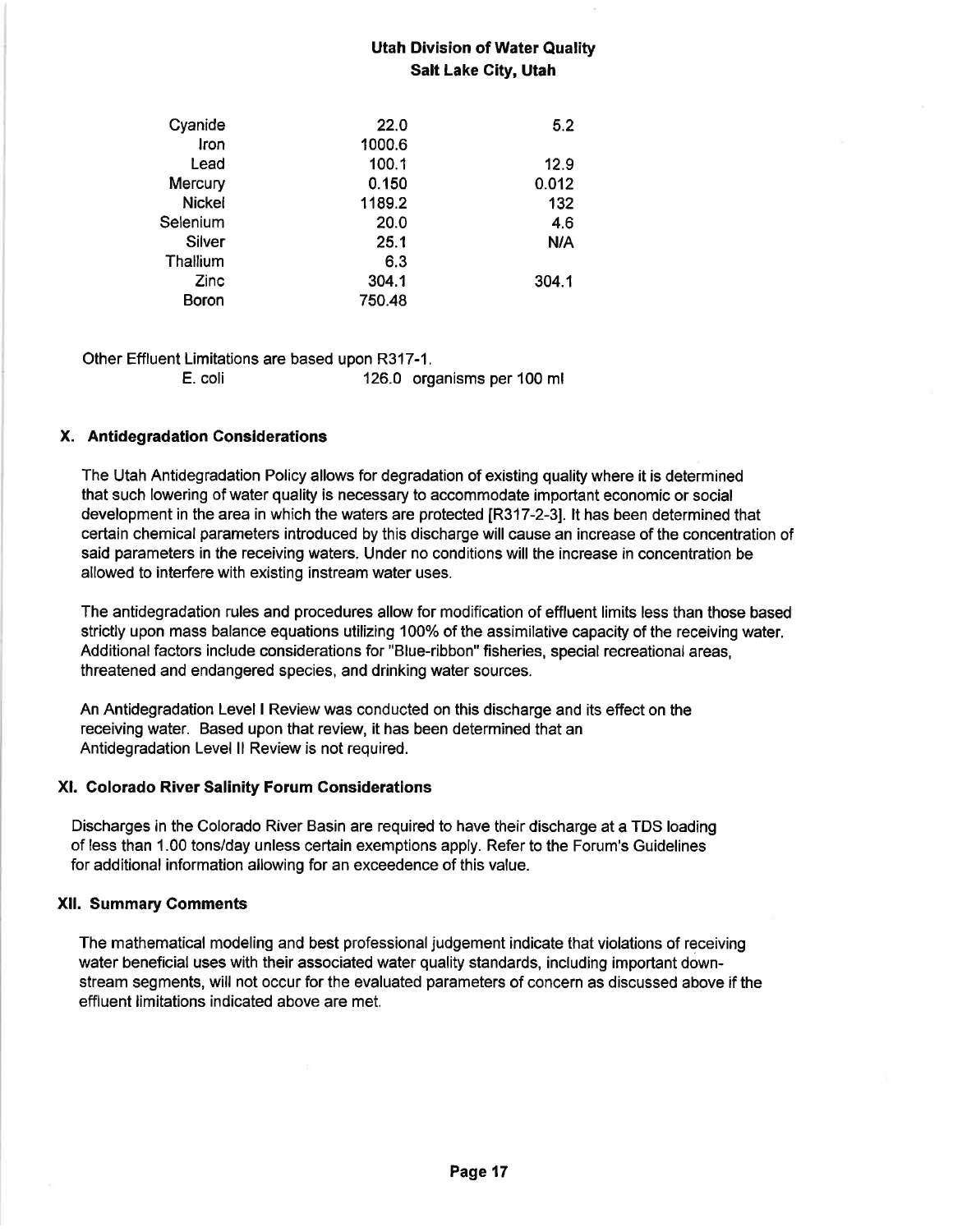#### Xlll. Notice of UPDES Requirement

This Addendum to the Statement of Basis does not authorize any entity or party to discharge to the waters of the State of Utah. That authority is granted through a UPDES permit issued by the Utah Division of Water Quality. The numbers presented here may be changed as a function of other factors, Dischargers are strongly urged to contact the Permits Section for further information. Permit writers may utilize other information to adjust these limits and/or to determine other limits based upon best available technology and other considerations provided that the values in this wasteload analysis ITMDL] are not compromísed. See special provisions in Utah Water Quality Standards for adjustments in the Total Dissolved Solids values based upon background concentration.

Utah Division of Water Quality 801-538-6052 File Name: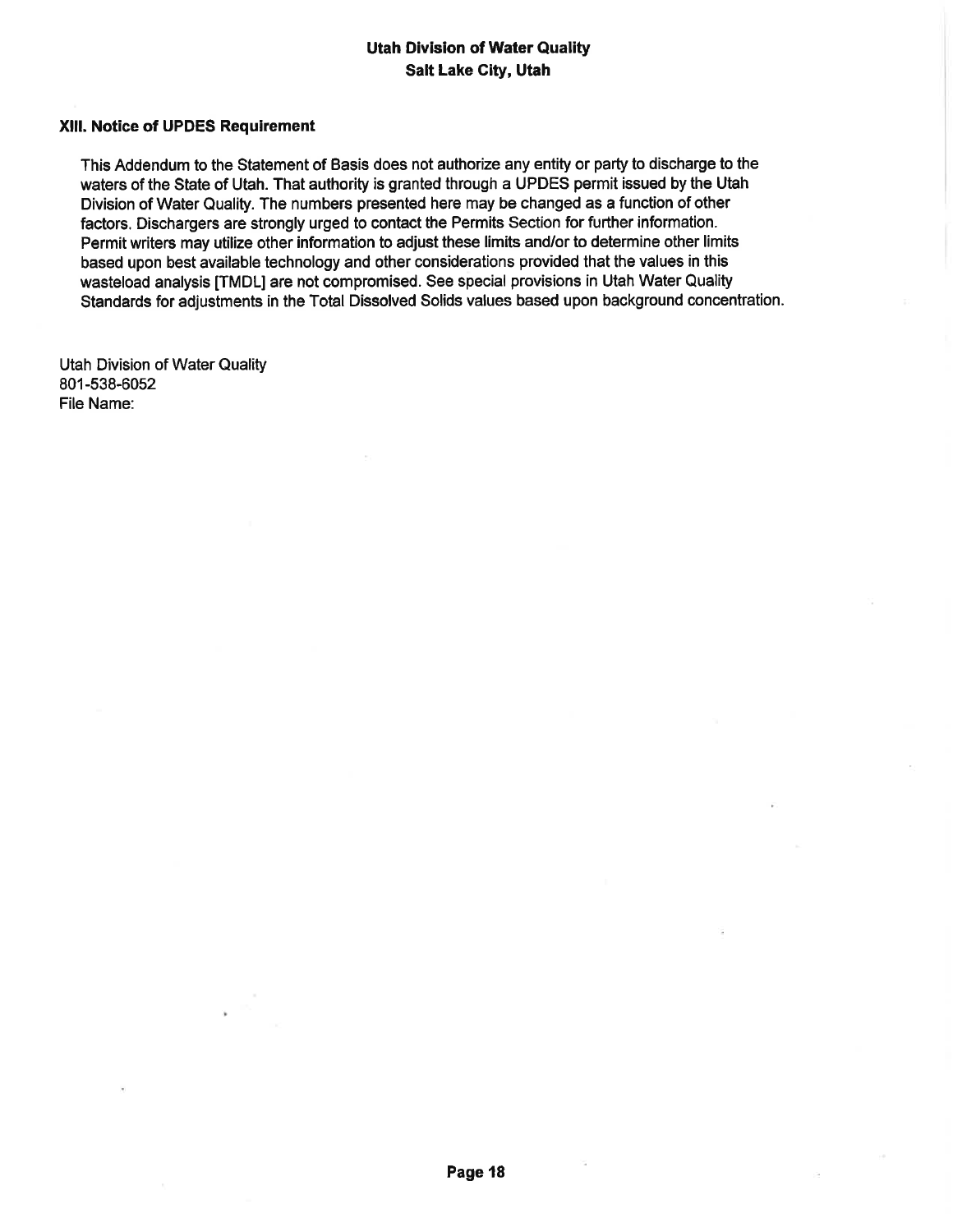$\mathbf{x} = -\mathbf{y}$  .

## APPENDIX - Goefficients and Other Model lnformation

| <b>CBOD</b>                                                      | <b>CBOD</b>                                                     | <b>CBOD</b>                                                | REAER.                     | <b>REAER.</b>                                          | <b>REAER.</b>                             | <b>NBOD</b>                                              | <b>NBOD</b>                               |
|------------------------------------------------------------------|-----------------------------------------------------------------|------------------------------------------------------------|----------------------------|--------------------------------------------------------|-------------------------------------------|----------------------------------------------------------|-------------------------------------------|
| Coeff.                                                           | Coeff.                                                          | Coeff.                                                     | Coeff.                     | Coeff.                                                 | Coeff.                                    | Coeff.                                                   | Coeff.                                    |
| (Kd)20                                                           | <b>FORCED</b>                                                   | (Ka)T                                                      | (Ka)20                     | <b>FORCED</b>                                          | (Ka)T                                     | (Kn)20                                                   | (Kn)T                                     |
| 1/day                                                            | (Kd)/day                                                        | 1/day                                                      | (Ka)/day                   | $1$ /day                                               | 1/day                                     | 1/day                                                    | $1$ /day                                  |
| 2.000                                                            | 0.000                                                           | 0.805                                                      | 1637.103                   | 0.000                                                  | 1023.130                                  | 0.600                                                    | 0.131                                     |
| Open<br>Coeff.<br>(K4)20<br>1/day<br>0.000                       | Open<br>Coeff.<br>(K4)T<br>1/day<br>0.000                       | NH <sub>3</sub><br><b>LOSS</b><br>(K5)20<br>1/day<br>4.000 | (K5)T<br>$1$ /day<br>1.610 | NH3 NO2+NO3<br><b>LOSS</b><br>(K6)20<br>1/day<br>0.000 | <b>NO2+NO3</b><br>(K6)T<br>1/day<br>0.000 | <b>TRC</b><br>Decay<br><b>K(Cl)20</b><br>1/day<br>32.000 | <b>TRC</b><br>K(Cl)(T)<br>1/day<br>10.083 |
| <b>BENTHIC</b><br><b>DEMAND</b><br>(SOD)20<br>gm/m2/day<br>1.000 | <b>BENTHIC</b><br><b>DEMAND</b><br>(SOD)T<br>gm/m2/day<br>0.287 |                                                            |                            |                                                        |                                           |                                                          |                                           |
| K <sub>1</sub>                                                   | K <sub>2</sub>                                                  | K <sub>3</sub>                                             | K4                         | K5                                                     | K <sub>6</sub>                            | K(Cl)                                                    | S                                         |
| <b>CBOD</b>                                                      | Reaer.                                                          | NH <sub>3</sub>                                            | <b>Open</b>                | <b>NH3 Loss</b>                                        | <b>NO2+3</b>                              | <b>TRC</b>                                               | <b>Benthic</b>                            |
| {theta}                                                          | {theta}                                                         | ${theta}$                                                  | {theta}                    | {theta}                                                | {theta}                                   | {theta}                                                  | {theta}                                   |
| 1.0                                                              | 1.0                                                             | 1.1                                                        | 1.0                        | 1.0                                                    | 1.0                                       | 1.1                                                      | 1.1                                       |

 $\widetilde{\mathbf{h}}$